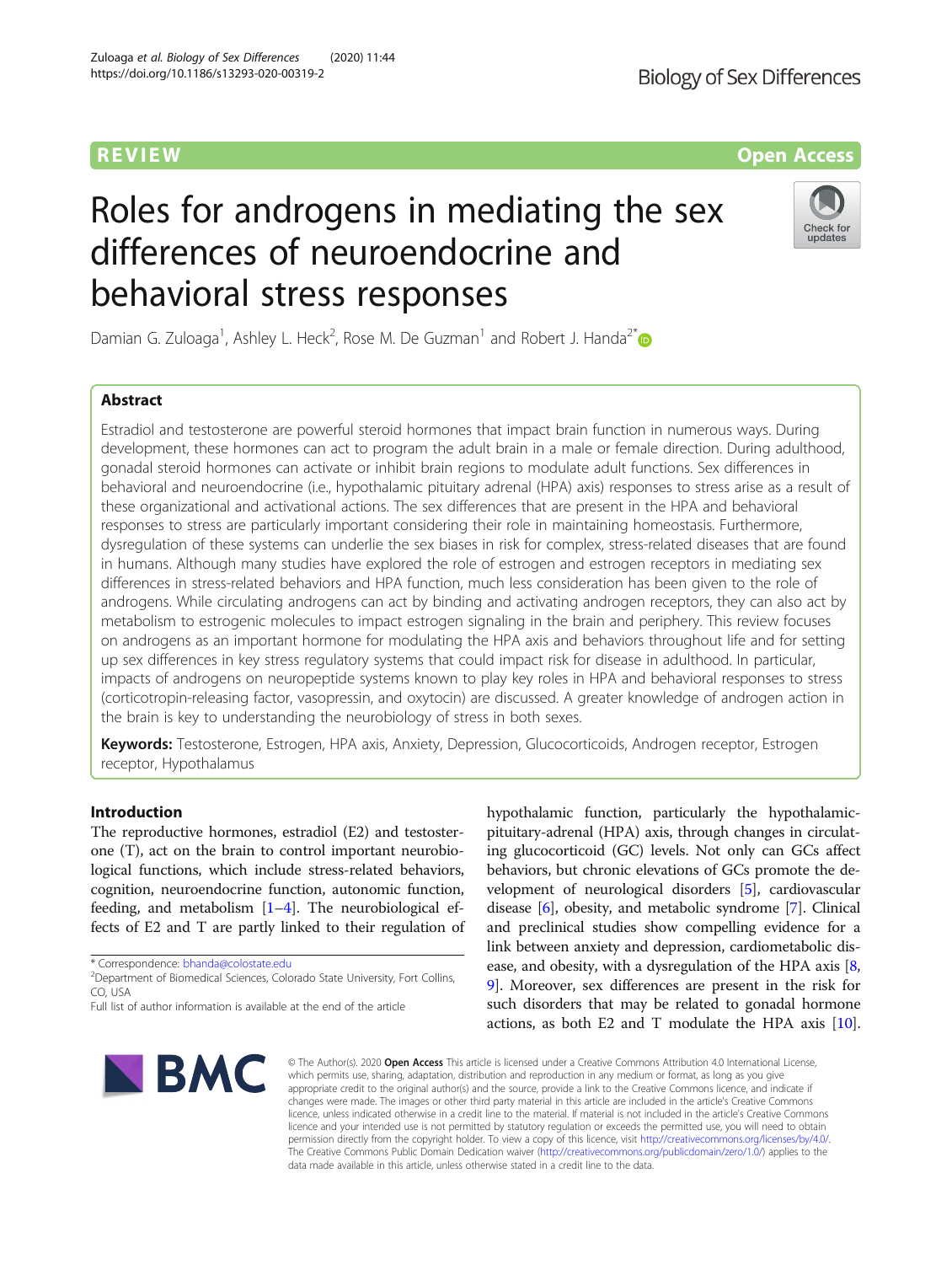Although much is known about the cellular and molecular actions of estrogens and how these hormones can regulate the HPA axis and stress-related behaviors, much less has been published regarding role(s) for androgens in stress hormone and behavioral responses to stress. In this review, we will address the multimodal actions of androgens in modulating the HPA axis as well as its neurobiological actions that can regulate stress-related behaviors. These include not only androgens acting through classical androgen receptor (AR) mechanisms, but also androgen metabolism to compounds that may bind with differing affinities to the AR or act through binding to estrogen receptors (ERs).

# Overview of the hypothalamic-pituitary-adrenal axis

Animals respond to threats to their welfare with the activation of neurons that control the HPA axis, behavioral responses, and autonomic responses appropriate for the context into which they are placed [[11\]](#page-12-0). The HPA axis, in particular, is a stressor-activated network that facilitates essential, body-wide adaptations to challenges by connecting hypothalamic neurons with the pituitary and, in turn, adrenal glands, which secrete stress hormones to maintain homeostasis. For HPA axis activation, the paraventricular nucleus of the hypothalamus (PVN) is a critical regulatory node and is the final common pathway for the stress hormone responses. The PVN integrates multiple inputs from various upstream limbic regions which access the PVN trans-synaptically through neurons in the bed nucleus of the stria terminalis (BST) and peri-PVN region (see [[3\]](#page-12-0) for review). For the HPA axis, the PVN's output is ultimately coordinated by a group of neurons that synthesize a 41 amino acid peptide, corticotropin-releasing factor (CRF). CRFexpressing neurons send projections to the external zone of the median eminence where they can secrete CRF into the hypophyseal portal vasculature, thereby connecting the hypothalamus with cells in the anterior pituitary gland. CRF can then act upon corticotropinreleasing factor receptor 1 (CRFR1), a G-proteincoupled receptor found on corticotrophs, to allow the secretion of ACTH from the anterior pituitary gland into the general circulation. ACTH subsequently drives the adrenal secretion of GCs. Cortisol, the predominant GC in humans, and corticosterone (CORT), the predominant GC in rats and mice, can then act upon peripheral tissues to mobilize energy stores, induce lipolysis and proteolysis, and potentiate vasoconstriction driven by the autonomic nervous system (ANS), among myriad other effects. In addition, GCs have important actions within the central nervous system. Chronically elevated GCs can suppress reproduction and immune function and alter behaviors [[11](#page-12-0), [12](#page-12-0)]. Importantly, acute

elevations in GCs that occur following stressors are thought to be beneficial and enhance cognition and metabolism and inhibit inflammatory responses. Together with the responses of the autonomic nervous system, these become detrimental with excess or chronic activation of the HPA axis. Chronic elevations in GCs have deleterious effects on neural function by decreasing the resilience of neurons and glia, thereby promoting neurotoxicity [\[13](#page-12-0), [14](#page-12-0)]. Such elevations are also associated with obesity, insulin resistance, and neurological disorders [\[5](#page-12-0), [7\]](#page-12-0). Thus, understanding the factors regulating the HPA axis is important for ultimately controlling GC excess and disease risk.

# Sex differences in the HPA axis in rodents and humans

Sex differences occur in the rodent's HPA axis response to stress, with females having a higher baseline level of CORT and a more robust CORT and ACTH response after exposure to a number of different types of acute stressors [\[15](#page-12-0)–[18\]](#page-12-0) (Fig. [1](#page-2-0)). Correspondingly, females have greater stress-responsive neuronal activity [[18](#page-12-0)–[20\]](#page-12-0) and CRF gene expression in the PVN, as well as mRNA levels of the ACTH precursor proopiomelanocortin (POMC) in the anterior pituitary [[15,](#page-12-0) [17](#page-12-0)–[19\]](#page-12-0). Additionally, female rats have a delayed return to baseline levels of ACTH and CORT after acute stress, suggesting sex differences in the negative feedback regulation of the HPA axis [\[15](#page-12-0)–[18\]](#page-12-0). In limbic structures known to activate inhibitory inputs to the HPA axis, such as the frontal cortex and hippocampus, females have reduced neuronal activity compared to males following acute restraint [\[21](#page-12-0)]. Sex differences also exist in glucocorticoid feedback mechanisms that ultimately contribute to the less robust negative feedback on the HPA axis in females. Female rats have been shown to have lower hypothalamic glucocorticoid binding [\[22\]](#page-12-0), reduced density of corticosteroid receptors in the pituitary [[23\]](#page-12-0), and lesser upregulation of hypothalamic corticosteroid receptor mRNA after acute stressors than do males [\[24](#page-12-0)]. Moreover, loss of forebrain [\[25\]](#page-12-0) or PVN [\[26](#page-12-0)] GR results in HPA axis dysregulation in male but not female mice, suggesting that GR is less important for HPA regulation in females. Although the females used in these studies were not characterized according to stage of the estrous cycle, the data are consistent with that of Heck et al. [[27\]](#page-12-0) who later showed that negative feedback by glucocorticoid receptors is lacking in females in proestrus when estrogen levels are highest.

The availability of corticosteroids in brain regions where they can modulate HPA axis function may also influence their sex-dependent actions. While in the circulation, most corticosteroids are bound by corticosteroid-binding globulin (CBG), a liver glycoprotein [\[28\]](#page-12-0). At the target,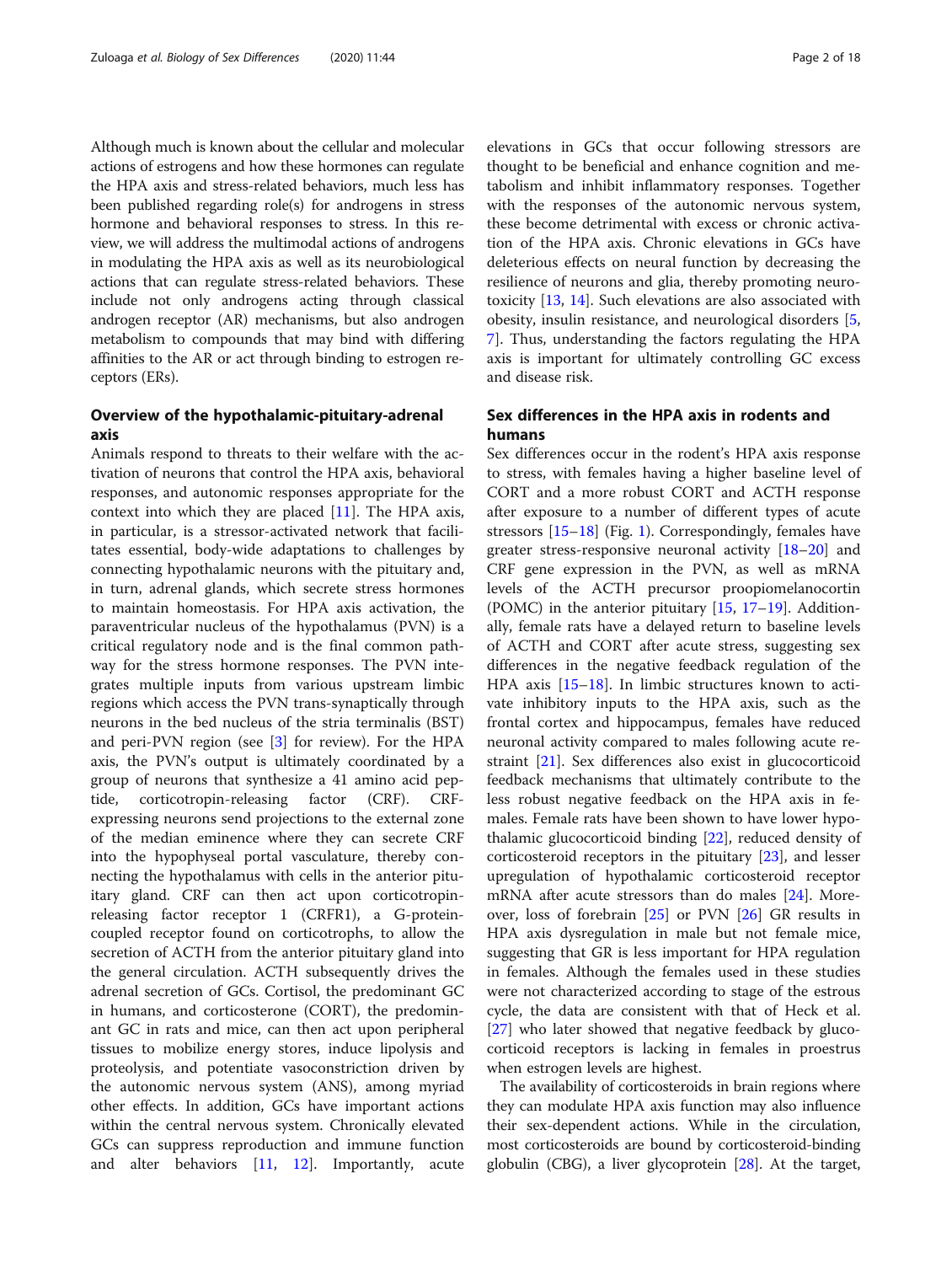<span id="page-2-0"></span>Zuloaga et al. Biology of Sex Differences (2020) 11:44 Page 3 of 18



CBG releases corticosteroids (see [[29\]](#page-12-0) for review), since they can only bind the GR or MR when free from CBG [[30](#page-12-0)]. Therefore, CBG levels can directly influence the activity of CORT by adjusting the available hormone to act upon target tissues. In females, basal CBG levels are almost twice those in males, yet levels of free CORT are not statistically different [\[31\]](#page-12-0). This raises the possibility that the higher levels of CBG may be buffering the higher total CORT in females [\[31,](#page-12-0) [32](#page-12-0)]. However, it is also possible that higher female CBG levels make them less responsive to negative feedback on the HPA axis following acute stress, as corticosteroids can only bind their receptors when free from CBG. In males, CBG is negatively regulated by acute stress, which makes CORT more available for negative feedback [[33](#page-12-0)]. It is unknown if this is true in females. Thus, elevated CBG levels in females could make CORT less available for negative feedback and contribute to the enhanced HPA axis response to stress often reported in female rodents.

Notably, sex differences in the activity and regulation of the rodent HPA axis can depend on numerous

factors, including strain and housing condition [[34](#page-12-0)–[39](#page-12-0)]. Nonetheless, most studies report that male rodents show a blunted HPA axis response to acute stress relative to females. In contrast, sex differences in the HPA axis are much less consistent in humans [[40,](#page-12-0) [41](#page-13-0)]. While studies suggest that women have enhanced HPA responses to acute stressors compared to males, others indicate greater responses in males or no significant difference [[40,](#page-12-0) [42](#page-13-0)–[45\]](#page-13-0). These contradicting findings could be due to a number of factors, with stressor modality, age, health, and menstrual cycle stage of the participants being of importance [[40,](#page-12-0) [42,](#page-13-0) [44\]](#page-13-0).

# Sex differences in anxiety/depressive-like behaviors in humans and in rodents

Dysregulation of the HPA axis (hypo- or hyperreactivity) is a hallmark of many stress-related diseases, which are known to differentially present in men versus women [[40](#page-12-0)]. For instance, women are twice as likely to be diagnosed with depression and anxiety than are men [[46](#page-13-0)–[48](#page-13-0)], and subclinical symptoms of depression and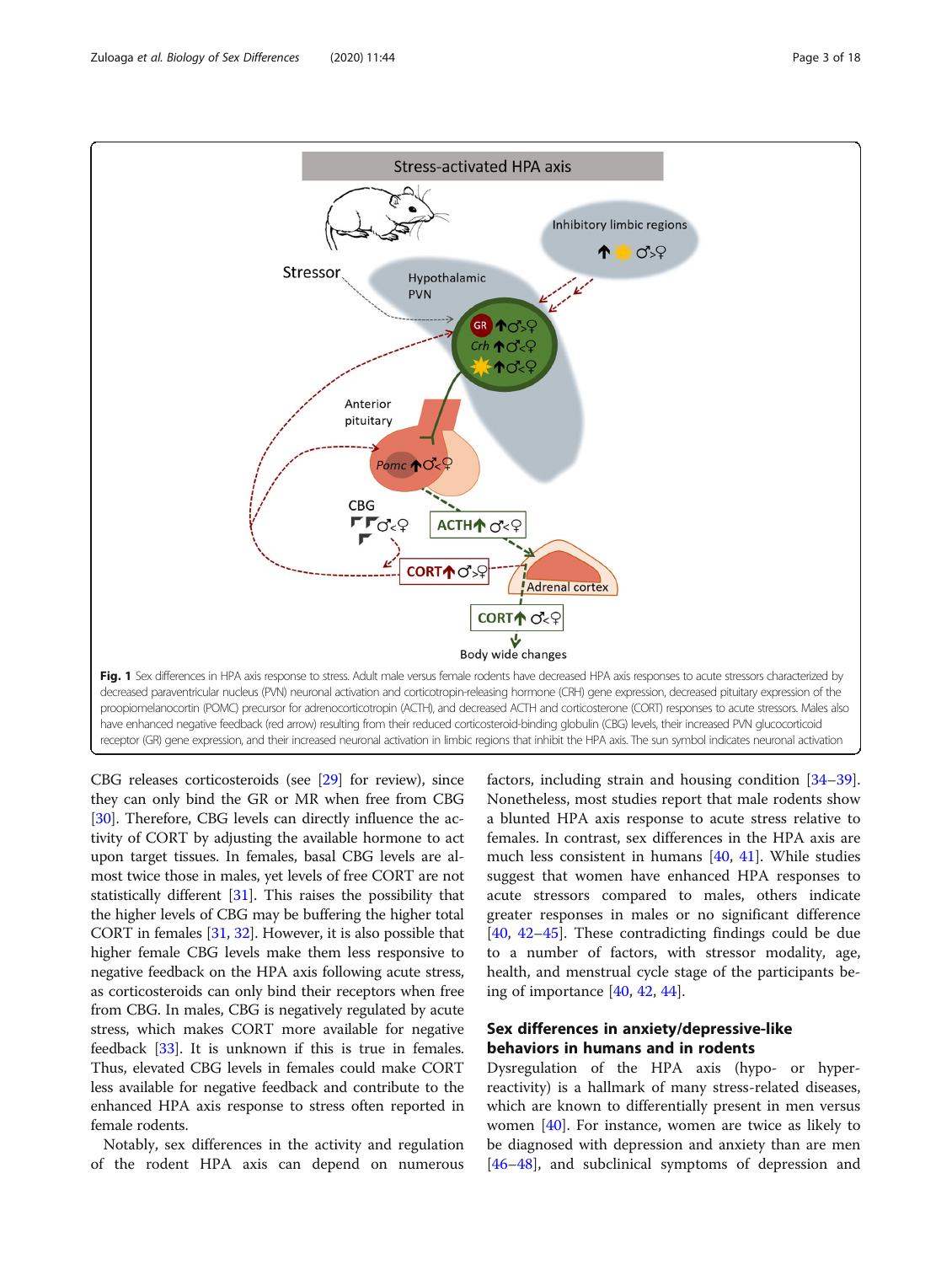anxiety are also more frequently reported in women [[46](#page-13-0)–[50](#page-13-0)]. Sex-related differences in HPA axis activity that may contribute to this sex difference are the focus of this review. However, the autonomic nervous system has also been implicated in mood disorders, and sex differences within its activity are an important area of research that requires further investigation [[51\]](#page-13-0).

Unlike in humans, sex differences in anxiety- and depressive-like behavior are inconsistently reported in rodents. Several studies in rats have reported that female rats show decreased anxiety-like behaviors, particularly in the elevated plus maze, compared to males [[52](#page-13-0)–[54](#page-13-0)]. In assays of depression-like behaviors, such as the forced swim test and sucrose preference test, female rats have also been demonstrated to show decreased despair-like behavior compared to males [\[55](#page-13-0), [56](#page-13-0)]. However, many other studies reported no sex differences in these behaviors (e.g., [[57\]](#page-13-0)) and some have reported decreased anxiety- and depressive-like behaviors in male rats [[58](#page-13-0)]. In mice, sex differences in anxiety- and depressive-like behaviors are inconsistently reported [\[59](#page-13-0), [60\]](#page-13-0), and also similar to rats, the appearance of sex differences varies by genetic background as reflected by strain differences [[59,](#page-13-0) [61](#page-13-0), [62\]](#page-13-0). Sprague Dawley rats, for example, exhibit stable sex differences in immobility measures in a modified and extended version of the forced swim test, whereas a lack of sex differences was present in Long Evans rats across tests [\[63](#page-13-0)]. Similarly, housing environment can influence sex differences in affective behaviors in rodents [\[64](#page-13-0), [65](#page-13-0)].

It is important to note however that behavioral assays for detecting anxiety or depressive-like behaviors in rodents were originally designed to screen potential anxiolytic and antidepressant compounds for activity and not for describing such behaviors in untreated animals. Thus, sex differences in such behavioral approaches may not provide an accurate assessment of basal mood state. It is also important to note that male and female rodents are reported to show differences in motivations underlying behaviors in anxiety-related tests such as the elevated plus maze. Factor analysis studies indicate that elevated plus maze behavior in male mice and rats is primarily motivated by anxiety, whereas behavior in females is primarily motivated by activity [[66](#page-13-0), [67\]](#page-13-0). These studies suggest that interpretations of behaviors in anxiety-like assays might differ between males and females. Anxiety-like behaviors can also vary depending on estrous cycle phase in female rats, which is another important factor to consider when assessing sex differences in rodents [\[68](#page-13-0)].

The studies in rodents discussed above primarily involved assaying sex differences in anxiety- and depressive-like behaviors in rodents that had not been pre-exposed to prior stress. Importantly, select chronic stress models have been demonstrated to induce sexspecific effects on anxiety- and depressive-like behaviors, as well as HPA axis responses in mice. One such model is a sub-chronic variable stress (CVS) paradigm that involves exposure to varying stressors over a 6-day period [[69\]](#page-13-0). This CVS model increases anhedonia-like behaviors in the sucrose preference test, increases anxiety-like behaviors in the novelty suppressed feeding task, and elevates CORT levels in female but not male mice [\[69,](#page-13-0) [70](#page-13-0)]. In contrast, other chronic stress paradigms, which are generally longer in duration and include greater stress severity, have yielded mixed results including greater behavioral disturbances in males or increased anxiety/ depressive-like behaviors in both sexes [[71](#page-13-0)–[73](#page-13-0)]. Collectively, these studies suggest that sub-chronic variable stress can induce sex differences in anxiety and depressive behaviors that are reflective of the human population (males < females), which is critical in terms of increasing translational value and for understanding mechanisms that might underlie female vulnerability or male resistance to stress-related disorders.

#### A role for gonadal hormones

While social, cultural, and experiential factors contribute to sex differences in anxiety and depression [\[74](#page-13-0), [75](#page-13-0)], it is also clear that gonadal steroid hormones are a key contributing factor [[76](#page-13-0)]. Sex differences in the prevalence of anxiety and depression develop after puberty [[77\]](#page-13-0). Additionally, it has been postulated that the greater prevalence of depression in women [[46,](#page-13-0) [78](#page-13-0)] is related to female-specific reproductive events marked by fluctuations in gonadal hormones, such as perimenstrual changes, pregnancy, the postpartum period, and menopause (see [[79,](#page-13-0) [80\]](#page-13-0) for review). Behavioral changes are also associated with hysterectomy, use of oral contraceptives, and use of testosterone therapy for reduced libido in women [\[81](#page-13-0)–[83\]](#page-13-0). Furthermore, time-dependent exposure to stressors or glucocorticoid administration during development can influence the adult physiology of one sex more than the other in humans and animals [[77](#page-13-0)] [[84](#page-13-0)–[89](#page-13-0)], supporting a role for perinatal and adult levels of gonadal hormones to alter adult risk for stress-related diseases.

As the cellular and molecular actions of estrogens and their effects on the HPA axis and stress-related behaviors are relatively well-defined, this review will focus on the androgen influences on stress hormone and behavioral responses to stress.

# Androgens regulate the HPA axis and stressrelated behaviors

# Activational actions of androgens on the HPA axis and stress-related behaviors

Androgens are generally thought to inhibit the activity of the HPA axis. Thus, removal of endogenous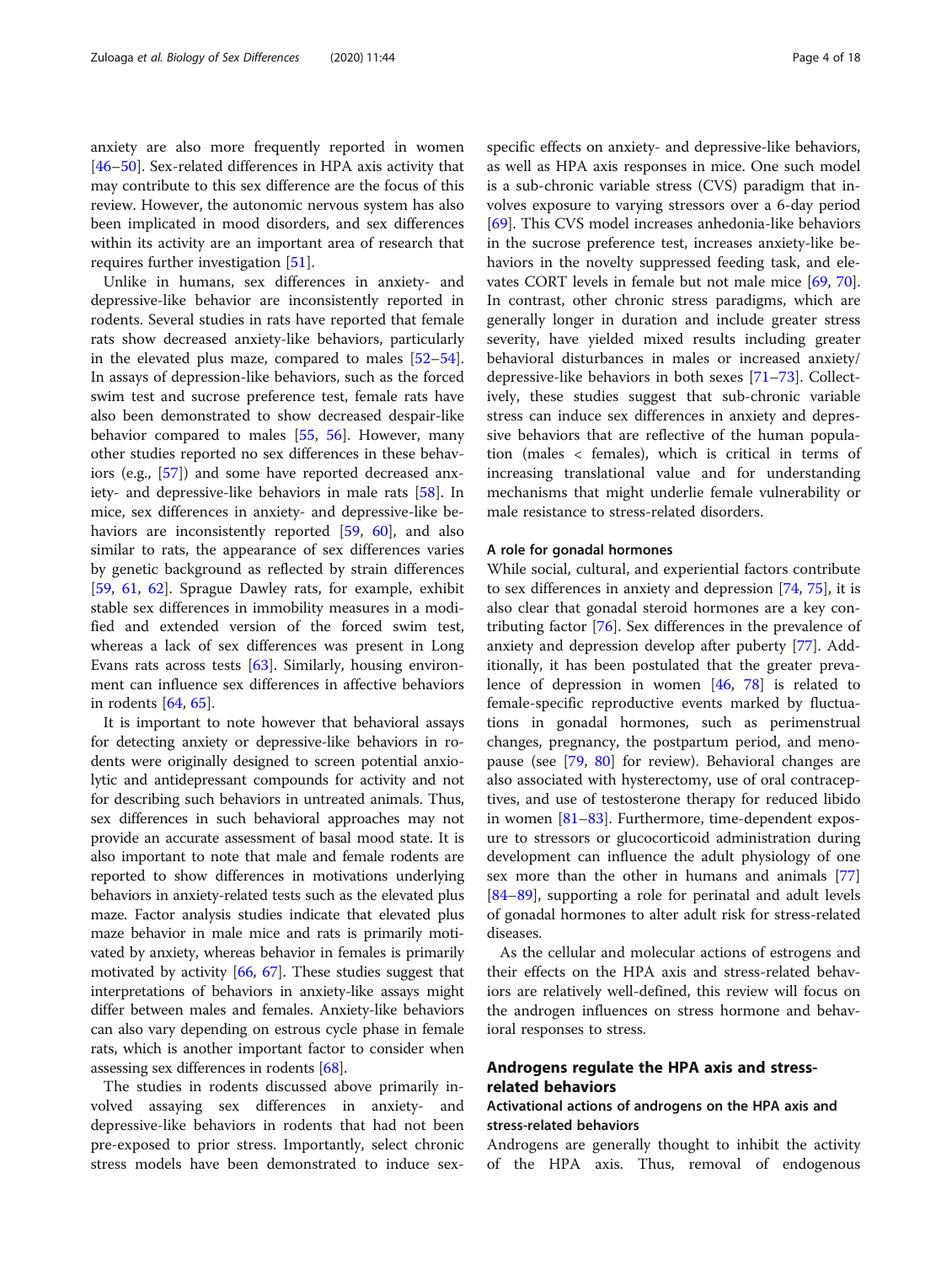androgens by gonadectomy (GDX) in males increases stress-induced ACTH and CORT secretion, and T treatment has the opposite effects [\[19,](#page-12-0) [90,](#page-14-0) [91\]](#page-14-0). T modulates the HPA axis either through direct actions at ARs or via metabolism to other compounds that interact with ARs or ERs (see Fig. 2). Notably, the reduction of T to the more potent and non-aromatizable androgen, dihydrotestosterone (DHT), is necessary for its suppression of glucocorticoid secretion after stress [[92](#page-14-0)]. Accordingly, inhibition of the enzyme that converts T to DHT,  $5α$ -reductase, with the central infusion of finasteride increases stressenhanced glucocorticoid secretion in male rats [\[92\]](#page-14-0). Consistent with these results, DHT placed near the PVN in adult, gonadectomized (GDX'd) male rats reduces the ACTH and CORT responses to acute stress [\[93\]](#page-14-0).

An important point to consider is that most studies examining androgen effects on the HPA axis employ DHT, which has a very high affinity for ARs, and cannot be aromatized to E2 [[94\]](#page-14-0). However, DHT has another interesting property in that it can be metabolized to  $5\alpha$ androstane-3β, 17β-diol (3β-diol), which has been shown to bind and activate estrogen receptor beta (ERβ) [\[94](#page-14-0)]. Like DHT and ERβ agonists, 3β-diol inhibits the HPA axis response to stress [\[93,](#page-14-0) [94\]](#page-14-0). These data suggest that the inhibitory effects of DHT on HPA axis activity may be partially mediated by 3β-diol signaling through ERβ and emphasize the importance of considering the roles ERβ may play in facilitating androgen regulation of the HPA axis. Another pathway through which androgens can potentially regulate the HPA axis is via conversion of T to E2 by the aromatase enzyme. E2 potently binds both estrogen receptor alpha (ERα) and ERβ and can modulate HPA function through actions at both receptors.

Androgens have also been repeatedly shown to reduce anxiety and depression symptomology. Anxiety and depression are elevated in hypogonadal men and aging men with low levels of T [[95](#page-14-0)–[98\]](#page-14-0). Androgen replacement in older men and hypogonadal men elevates mood and decreases depressive symptoms, indicating that low levels of androgens specifically contribute to the etiology of these disorders [[98,](#page-14-0) [99\]](#page-14-0). Furthermore, T has been shown to attenuate cortisol release in men [\[100](#page-14-0)]. The androgenic suppression of hypothalamic-pituitary-adrenal (HPA) axis responses may play a key role in decreasing susceptibility to develop anxiety and depression, since chronic high levels of glucocorticoids are a key contributor to the development of these disorders [\[101\]](#page-14-0).

In rodent models, androgens and their metabolites have also been shown to modulate anxiety- and depressive-like behaviors [\[3,](#page-12-0) [102\]](#page-14-0). Male rats GDX'd as adults show increased anxiety- and depressive-like behaviors, and these effects are eliminated by supplementation with T [\[103](#page-14-0)–[105\]](#page-14-0). Similar androgen effects on



conversion of T and its metabolites and predicted effects produced by binding AR, ERα, ERβ, and GABA receptors. Binding of AR or ERβ is expected to decrease HPA axis and behavioral stress responses. In contrast, actions at ERα increase the HPA axis response to stress while effects on anxiety-like behaviors are mixed and depend on reproductive status among other factors. Effects of 3α-diol on the HPA axis are currently unknown. HSD = hydroxysteroid dehydrogenase; 3α-Diol = 5α androstane 3α, 17β Diol; 3β Diol = 5α androstane 3β, 17β Diol, RL-HSD = 11-cisretinol dehydrogenase like 3α-HSD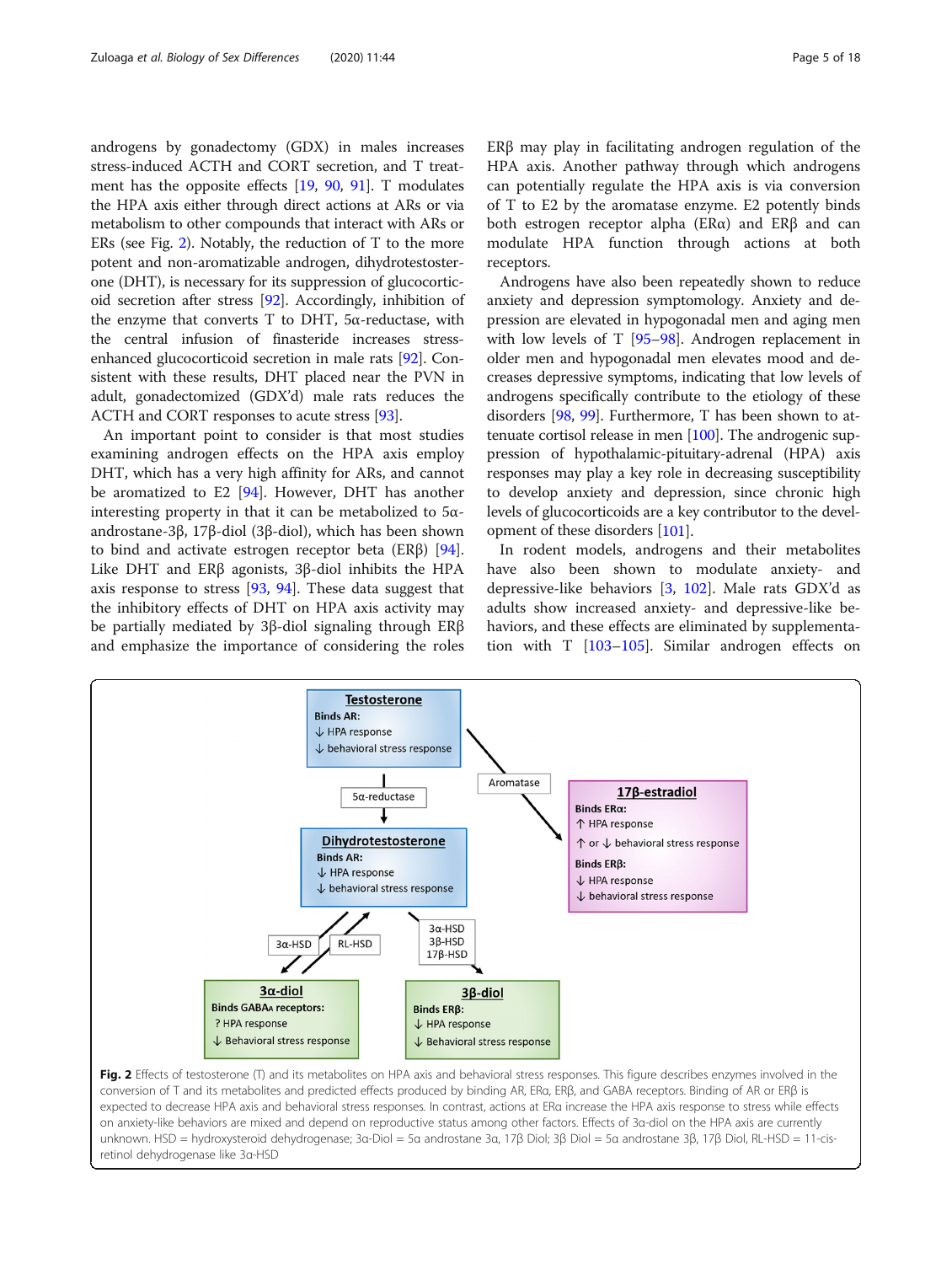anxiety- and depressive-like behaviors have been reported in mice [\[70](#page-13-0), [106](#page-14-0)–[109\]](#page-14-0). Furthermore, procedures that increase endogenous T (e.g., exposure to females and female urine) also decrease anxiety-like behaviors [[110,](#page-14-0) [111\]](#page-14-0). Androgens have been shown to produce anxiolytic effects via metabolism of T to several different compounds including, but not limited to DHT, androsterone, E2, 3α-diol, and 3β-diol. Treatments with 3αdiol and E2 have both been demonstrated to produce anxiolytic effects in male mice in the open field and light-dark box test and anti-depressant effects in the forced swim test [\[112](#page-14-0), [113\]](#page-14-0). Furthermore, androsterone, DHT, and 3β-diol treatments have all been shown to reduce anxiety-like behavior in a variety of tests [[111](#page-14-0)– [114](#page-14-0)]. These effects of T and its metabolites on both the HPA axis and behavioral stress responses are proposed to be mediated through ARs, ERs, and GABA receptors [[94,](#page-14-0) [111\]](#page-14-0).

# Organizational actions of androgens on the HPA axis and stress-related behaviors

# Perinatal hormones

Development of sex differences in rodents has largely been attributed to perinatal exposure to T that occurs only in males, particularly a prenatal surge in late gestation and a second surge that occurs immediately after birth [[115,](#page-14-0) [116\]](#page-14-0). These androgen pulses serve to either increase or decrease specific phenotypes of neurons in males [[116](#page-14-0), [117\]](#page-14-0). Typically, these effects occur following conversion of T to E2 by the aromatase enzyme and subsequent binding to  $ER\alpha$  [[115\]](#page-14-0). Humans, like rodents, are exposed to a gestational T surge which is proposed to regulate analogous sex differences in the human brain [[117\]](#page-14-0). This differential exposure to gonadal hormones during development and adulthood alters brain structure and function and ultimately contributes to sexual dimorphisms in behavior and hormone release [\[117](#page-14-0)].

Gonadal hormone exposure around the time of birth has been shown to organize HPA axis functions in rodents [\[117\]](#page-14-0). Neonatal GDX in males increases basal and stress-induced CORT responses to stress in adult rats [[118,](#page-14-0) [119](#page-14-0)]. Additionally, a single injection of T in females on the day of birth decreases their adult HPA axis responses to stress [\[120](#page-14-0)] and reduces the amplitude and frequency of the pulsatile pattern of CORT secretion that is characteristic of female rats  $[120]$  $[120]$  $[120]$ . On the other hand, inhibition of the aromatase enzyme during the neonatal period in male rats increases stress-induced CORT and neural activation in stress-associated brain areas in adulthood [[121\]](#page-14-0). This suggests that neonatal T, likely via metabolism to E2 and interactions with ERs, suppresses adult stress reactivity.

Perinatal gonadal androgens have also been demonstrated to modulate adult anxiety-like behaviors although effects of androgens are commonly reported to be anxiogenic as opposed to generally anxiolytic effects found following adult treatments. Treatment of pregnant rats with T from gestational day 15 to 19 increased anxiety-related behaviors in offspring in the elevated plus maze, and this effect was strongest in females [[122](#page-14-0)]. Furthermore, neonatal T treatment in female mice increases anxiety-like behaviors in the marble burying task, although it did not affect depressive-like behaviors in the tail suspension test [\[109\]](#page-14-0). Similarly, neonatally GDX'd male rats show decreased anxiety-like behaviors in several assays including the open field test, light-dark box, and elevated plus maze compared to mice that remained gonadally intact during the neonatal period [\[118,](#page-14-0) [123\]](#page-14-0).

#### Pubertal hormones

Increases in circulating gonadal steroids occur at puberty and can provide another organizing signal to drive permanent changes in brain function. Accordingly, some evidence suggests that puberty represents a second critical period during which organizational actions of gonadal hormones can further influence the HPA axis [[124\]](#page-14-0). Pubertal gonadal hormones modulate the neural and behavioral changes that ultimately produce adultlike characteristics [[124](#page-14-0)], including changes in stress hormone responses. Prepubertal rats of both sexes have greater glucocorticoid responses to acute stressors compared to their responses in adulthood ([\[125](#page-14-0), [126](#page-14-0)] for review see [[127](#page-14-0)]). T exposure during both the prepubertal and perinatal period is important for the masculinization of HPA responses to stress in adulthood [[109\]](#page-14-0). Pubertal T exposure is thought to organize the adult male-typical sensitivity of the HPA axis to androgen regulation [[128](#page-14-0)]. Unlike males GDX'd in adulthood, adult male rats that were GDX'd before puberty do not respond to T administration with decreases in basal or stress-induced PVN gene expression or glucocorticoid secretion [[128\]](#page-14-0). Thus, puberty represents a potential critical organizational period during which rising levels of androgens play an important role in sculpting the correct development of a male-typical, androgen-sensitive adult HPA phenotype (for review, see  $[102]$  $[102]$  $[102]$ ).

Pubertal elevations in E2 may also play an important, although less pronounced, role in the organization of the adult HPA axis. Before puberty, E2 decreases HPA axis activity in female rats, whereas in adulthood it increases HPA activity [\[129\]](#page-14-0). Interestingly, this change in the HPA response to E2 does not appear to depend on prepubertal elevations in ovarian steroids [[129\]](#page-14-0). In adult females, E2 treatment increases basal and stress-induced CORT secretion regardless of whether they were ovariectomized before or after puberty [\[129\]](#page-14-0). Thus, unlike that for androgens, pubertal E2 exposure is not essential for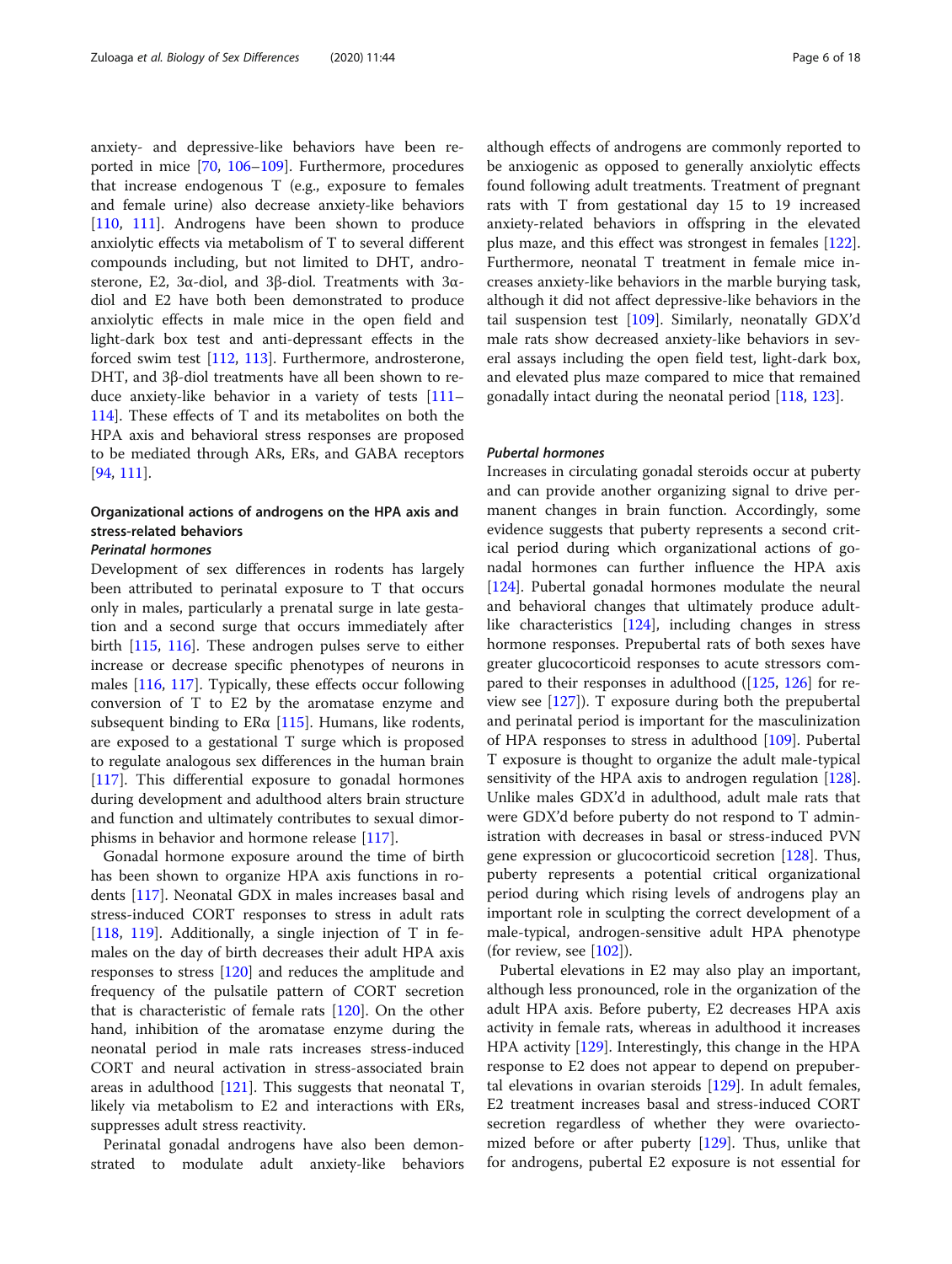establishing the stimulatory effects of E2 on the HPA axis in adult females.

Gonadal hormones during puberty also regulate stressrelated behaviors, although effects appear to be species specific. In rats, GDX in males prior to or near the onset of puberty has been shown to decrease anxiety-related behaviors in the open field, elevated plus maze, and light-dark box [[130](#page-14-0), [131](#page-14-0)]. These results are similar to those found in rats GDX'd in the neonatal period and raise the possibility that puberty rather than the neonatal period might be the critical phase for gonadal hormone organization of anxiety-like behaviors; however, further experiments that involve hormone manipulations at both periods are necessary to assess this possibility [[118](#page-14-0), [123](#page-14-0)]. In contrast to rats, pre-pubertal GDX in male mice increases, while pre-pubertal GDX in females decreases, anxiety-like behaviors [\[132,](#page-14-0) [133\]](#page-14-0). Together, these studies suggest that pubertal gonadal hormones contribute to the organization of anxiety-like behaviors, although the direction of effects differs by species in rodents.

# Gonadal steroid hormone receptors involved in androgen effects on the HPA axis and anxiety/ depressive behaviors

Androgen receptor

#### HPA axis

As mentioned above, T and DHT have been well established as potent suppressors of the HPA axis [[16,](#page-12-0) [90](#page-14-0)]. Furthermore, antagonism of AR with flutamide or finasteride increases CORT responses to stress [[92](#page-14-0), [134](#page-14-0)]. However, both T and DHT can be further converted to compounds that bind estrogen, GABA, and other receptors [\[94,](#page-14-0) [135](#page-14-0), [136\]](#page-14-0). Therefore, studies performed in ARdeficient rodents in the past decade have been vital in confirming a critical role of AR in suppressing HPA axis reactivity [[106](#page-14-0), [108](#page-14-0), [137,](#page-15-0) [138](#page-15-0)]. In a series of studies performed in mice and rats with the spontaneously occurring testicular feminization mutation (Tfm), which renders the AR largely non-functional, Tfm males demonstrated increased CORT responses to stress compared to wild types [[106](#page-14-0), [138\]](#page-15-0). It is important to note that the Tfm rat has elevated T levels compared to wild-type mice [[139](#page-15-0)], yet still shows an elevated CORT response to stress, providing further evidence that AR is necessary for androgen suppression of the HPA axis. The role of AR in HPA axis regulation has been further supported in experiments utilizing a Cre-lox AR knockout mouse line (iTfm). Both basal and stress-induced (light-dark box) CORT levels are elevated in T-treated iTfm mice compared to similarly treated wild-type mice [[108\]](#page-14-0).

#### Anxiety/depressive-like behaviors

Actions of T and its metabolite DHT have been shown to produce anxiolytic effects via actions at the AR.

Treatment with flutamide reduces the anxiolytic effects T in orchidectomized rats [\[114\]](#page-14-0). Studies involving various lines of AR-deficient mice and rats further support the role of AR in influencing anxiety- and depressivelike behaviors. Both mice and rats with the Tfm mutation show increased anxiety-like behaviors in several assays [[106,](#page-14-0) [138,](#page-15-0) [140](#page-15-0)]. Similar findings of increased anxiety-like behavior are reported in the iTfm model [[108\]](#page-14-0). A recent study also indicates that the male resilience to exhibit anhedonia-like behavior following subchronic variable stress is regulated by T [[70](#page-13-0)]. Furthermore, depressive-like symptomology is enhanced in ARdeficient mice exposed to chronic mild stress [[141\]](#page-15-0). Together, these studies indicate a robust role of androgen acting via AR in influencing anxiety- and depressive-like behaviors in rodents. Studies in humans also indicate that androgen actions through the AR are beneficial to mood, since treatment with flutamide in prostate cancer patients increases depressive symptoms [\[142,](#page-15-0) [143\]](#page-15-0). Furthermore, individuals with complete androgen insensitivity syndrome, who have dysfunctional AR, are reported to show high rates of depression  $(~ 36\%$  incidence [[144](#page-15-0)]; ) and AR is decreased in the PVN of depressed patients [[145\]](#page-15-0).

# Anatomical sites of action for AR effects on the HPA axis and stress-related behaviors

Androgens have been suggested to act via AR at the levels of the pituitary and adrenal glands to modulate the HPA axis. AR knockout mice show increased POMC mRNA and decreased GR in the pituitary as well as hypertrophic adrenal glands [[146](#page-15-0)]. However, the possibility that AR knockout results in changes at the PVN level, which in turn lead to this increased POMC mRNA and adrenal hypertrophy, cannot be excluded. Accordingly, there is strong evidence that T acts via AR centrally within the brain to regulate the HPA axis, since inhibitory effects of androgens on ACTH and CORT release are blocked by administration of the 5-alpha reductase inhibitor, finasteride into the 3rd ventricle [\[92](#page-14-0)].

Several brain regions have been implicated as potential sites at which androgens might interact with AR to regulate the HPA axis and anxiety- and depressive-like behaviors. A study comparing expression of the immediate early gene c-Fos in the brains of Tfm and wild-type rats subjected to an open field stress revealed differing neural activation patterns in the dentate gyrus, medial preoptic area, and medial amygdala, suggesting these as sites at which actions at AR might mediate stress functions [[138\]](#page-15-0). However, more evidence indicates the BST or PVN as sites for such actions. The BST contains very high levels of AR within nearly all subdivisions in rodents [\[147](#page-15-0), [148](#page-15-0)]. AR-containing cells in the BST project to the parvocellular PVN and thus have been proposed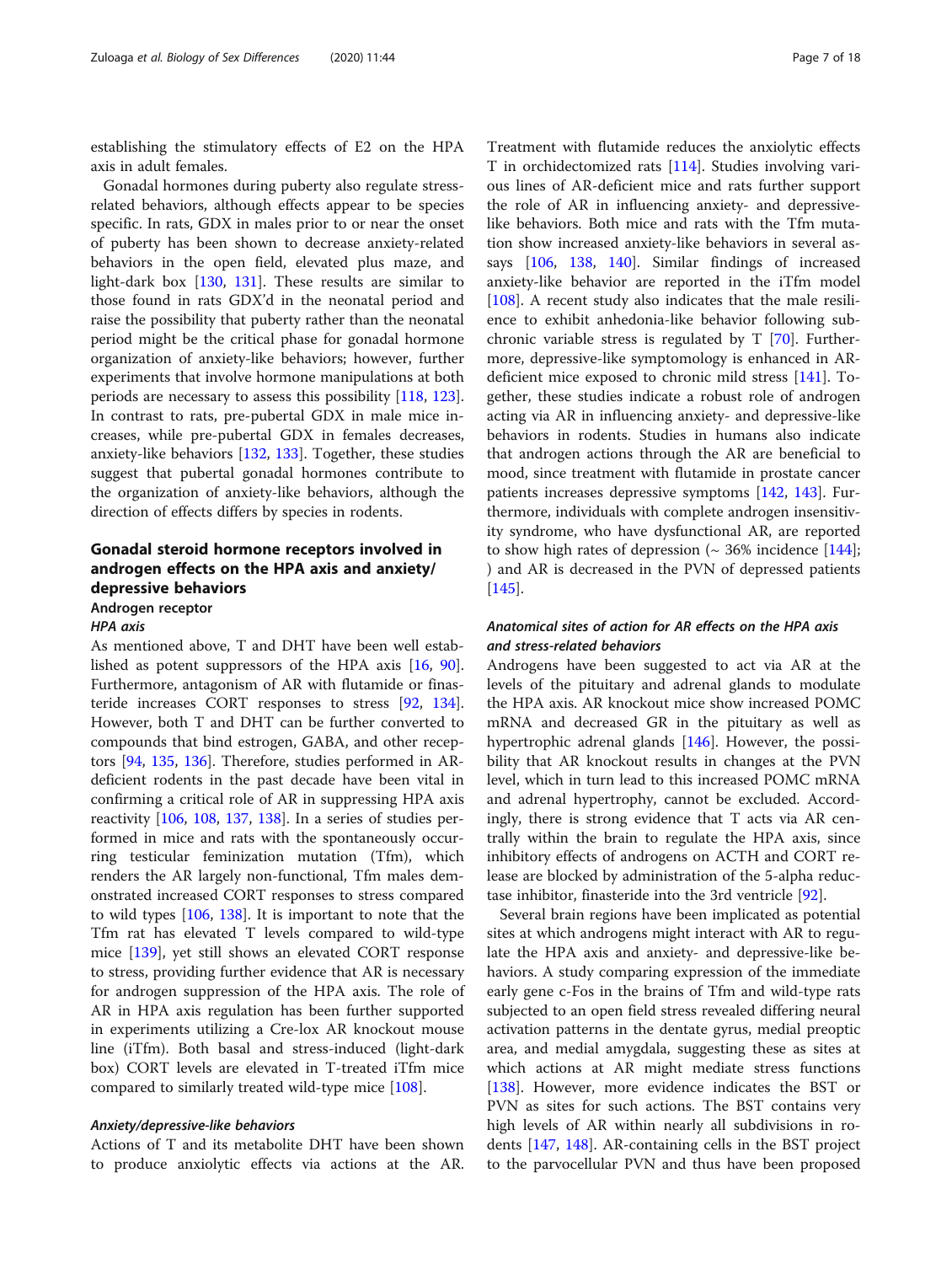as a site at which androgens can regulate HPA axis reactivity [\[149,](#page-15-0) [150](#page-15-0)]. The BST is also well known to play a key role in influencing anxiety-related behaviors and has been suggested as a critical brain site for mediating sex differences in anxiety and depression [[151\]](#page-15-0). The PVN, on the other hand, contains moderate levels of AR. While few CRH-containing neurons co-express AR [[27](#page-12-0), [152](#page-15-0)], there is evidence that AR acts outside these neurons, but still within the PVN, to influence HPA activity [[27,](#page-12-0) [153](#page-15-0)–[155](#page-15-0)]. Additionally, although the PVN has historically been associated with regulating neuroendocrine and autonomic functions, it has become clear that this region also controls behavioral responses to stress [\[156](#page-15-0)]. Thus, the PVN, like the BST, is a likely site at which actions at AR influence the HPA axis and stress-related behaviors.

# Estrogen receptor alpha HPA axis

Another potential mechanism for androgen regulation of the HPA axis is through conversion of T to E2 and subsequent binding to ERα. In contrast to the inhibitory role of AR, binding to ERα activates the HPA axis. Stimulation of ERα using the selective agonists propylpyrazoletriol (PPT) and moxestral increases stressinduced ACTH and CORT in male and female rats [[93](#page-14-0), [157](#page-15-0)]. ERα has also been shown to play a key role in diminishing negative feedback on the HPA axis. Administration of PPT impairs the ability of dexamethasone to suppress the diurnal rise and restraint stress-induced release of ACTH and CORT [[158](#page-15-0)]. It is important to note that while androgens are capable of producing these effects via further metabolism and binding of ERα, systemic T generally suppresses stress-induced HPA axis responses and increases negative feedback on the HPA axis [[16,](#page-12-0) [159](#page-15-0)]. This suggests that interactions with other gonadal steroid hormone receptors might negate or diminish any HPA axis enhancing effects of ERα.

#### Anxiety/depressive-like behaviors

Actions through ERα have commonly been shown to produce anxiogenic effects in rodents. This anxietyenhancing role of  $ER\alpha$  is supported by studies involving pharmacological stimulation of ERα with PPT, which has been shown to increase anxiety-like behaviors [[157](#page-15-0), [160](#page-15-0)]. However, the role of  $ERα$  remains somewhat unclear [\[160](#page-15-0)–[162\]](#page-15-0), as both anxiogenic and anxiolytic effects of PPT that depend on the reproductive experience of females [[163,](#page-15-0) [164\]](#page-15-0) have been reported, and few investigations of ERα's role in stress responsivity have been performed in males [\[160\]](#page-15-0). Interestingly, discrepant effects of global ERα deletion have been reported in male and female mice. For example, deletion of ERα fails to alter anxiety-like behaviors in females [[165](#page-15-0)] but increases anxiety-like behaviors in males [\[166\]](#page-15-0). This indicates that in males, ERα binding might normally reduce anxiety-like behaviors. However, this interpretation is complicated, and both organizational and activational roles of ERα in influencing these behaviors need to be considered since ERα is absent in ERα knockout mice throughout the lifespan. In human populations, specific variants of the ERα gene have been repeatedly associated with anxiety and depression disorders [[167](#page-15-0)–[169](#page-15-0)]. This indicates that ERα might also be a key receptor through which sex steroid hormones can affect anxiety/mood disorders in humans.

# Anatomical sites of action for ERα effects on the HPA axis and stress-related behaviors

Given that there are few ERα expressing cells in the rat PVN [[170\]](#page-15-0), and only modest levels in the mouse PVN [[171\]](#page-15-0), one key site implicated in regulating the HPA axis enhancing effects of ERα is the peri-PVN. The peri-PVN is located just dorsal and lateral to the PVN and contains high levels of  $ER\alpha$  [\[172,](#page-15-0) [173](#page-15-0)]. Infusion of PPT into the peri-PVN in rats suppresses dexamethasone-induced negative feedback on the HPA axis and increases psychological stress-induced c-Fos within the PVN [[158](#page-15-0)]. These findings indicate that peri-PVN ERα is critical for central regulation of HPA axis function. The peri-PVN is primarily comprised of GABAergic neurons, thus actions at peri-PVN ERα are predicted to decrease inhibitory tone to PVN HPA controlling neurons, thus increasing HPA axis activation [\[3](#page-12-0)].

In general, the neuroanatomical sites within which ERα can induce effects on stress-related behaviors are largely obscure, although the nucleus accumbens, preoptic area, hypothalamus, and amygdala have been sug-gested [\[3](#page-12-0), [174](#page-15-0)–[176\]](#page-15-0). Furthermore,  $ER\alpha$  has been shown to have opposing effects, both increasing and decreasing anxiety- and depressive-like behaviors depending on the brain region in which it is located. Downregulation of  $ER\alpha$  in the medial preoptic area and posterodorsal amygdala decreased anxiety-like behavior suggesting an anxiogenic role of  $ER\alpha$  in these regions [[175](#page-15-0), [176\]](#page-15-0). In contrast, ERα overexpression in the nucleus accumbens induces anti-depressant-like effects and stress resilience in male and female mice pre-exposed to chronic stress [[174\]](#page-15-0). These region-specific, opposing actions on stressrelated behaviors may contribute to discrepant findings involving systemic PPT administration and global deletion of  $ER\alpha$  [[160,](#page-15-0) [165](#page-15-0), [166](#page-15-0)].

## Estrogen receptor beta HPA axis

Androgens can interact with ERβ via conversion of T to E2 by the aromatase enzyme. Furthermore, the 5-alphareduced T metabolite DHT can be further converted to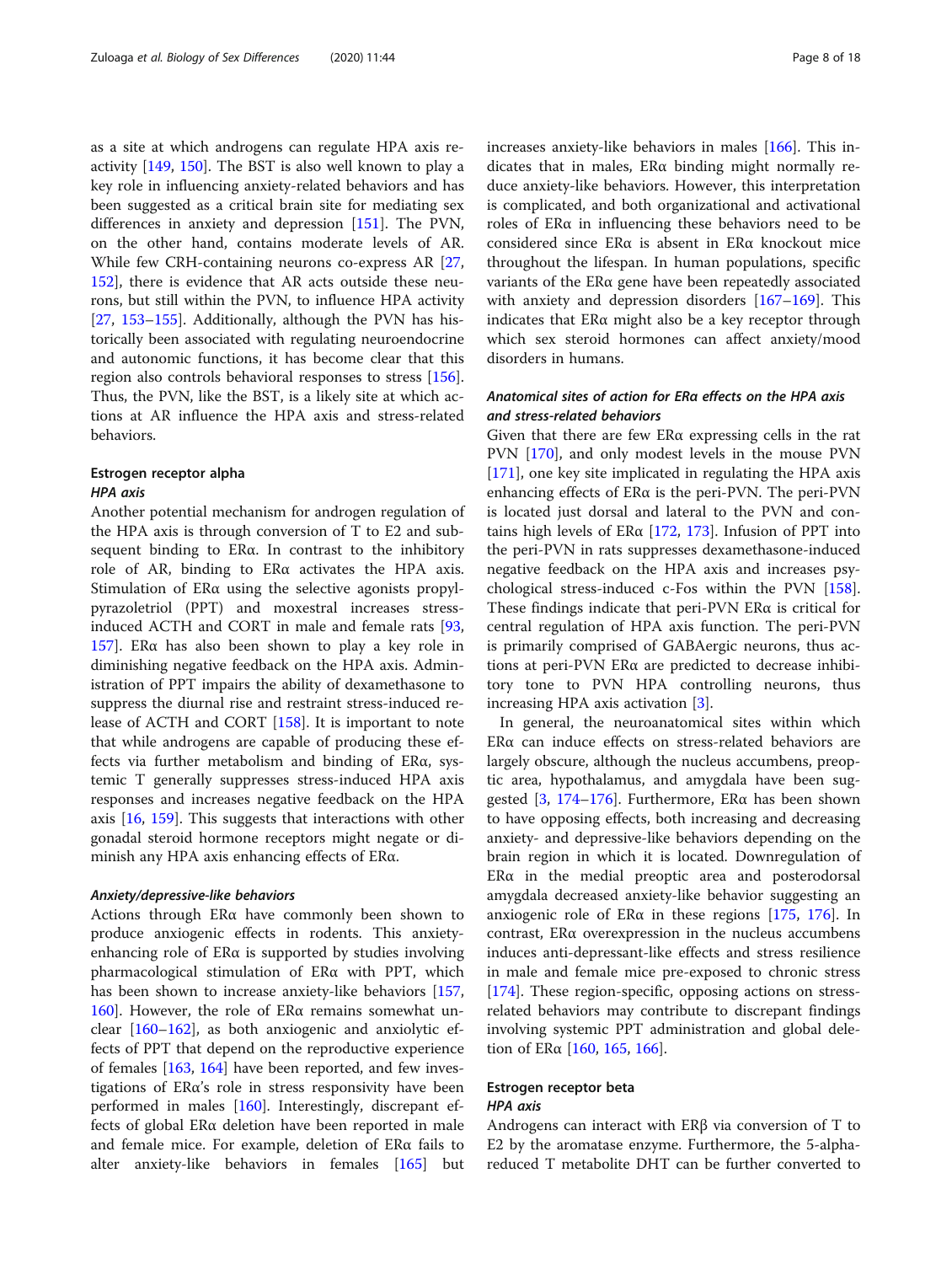3β-diol, which has a high affinity for ERβ [[177](#page-15-0)], but very low affinity for AR [[178](#page-15-0)]. Numerous studies in rodents indicate an HPA axis-suppressing role of ERβ. Administration of the ERβ agonist DPN attenuates stressinduced increases in ACTH and CORT in male and female mice and rats [[93,](#page-14-0) [157,](#page-15-0) [158](#page-15-0), [179](#page-15-0)], while DPN produces no effects in ERβ knockout mice [\[179\]](#page-15-0). Studies in GDX'd males also indicate that administration of the androgen metabolite 3β-diol attenuates stress-induced ACTH and CORT [\[93](#page-14-0), [180](#page-15-0)]. Furthermore, coadministration of the ER antagonist tamoxifen to DHTtreated mice partially blocks the inhibitory effects of DHT on ACTH and CORT responses [\[93](#page-14-0)]. It is proposed that this partial inhibition occurs via blockade of 3β-diol actions at ERβ [[3,](#page-12-0) [93\]](#page-14-0).

#### Anxiety/depressive-like behaviors

In contrast to ERα, actions at ERβ have primarily been shown to induce anxiolytic effects. ERβ knockout female mice show increased anxiety-like behaviors, although these behaviors were not altered in ERβ knockout males [[165\]](#page-15-0). Furthermore, administration of the ER $\beta$  agonists DPN and WAY-200070 reduces anxiety-like behavior in male and female rodents in a variety of tests including the open field test and elevated plus maze [[157](#page-15-0), [158](#page-15-0), [179](#page-15-0)]. Again, the likely mechanism through which androgens might decrease anxiety-like behaviors via actions at ERβ is through conversion of DHT to 3β-diol and subsequent binding of ERβ. Administration of 3β-diol has been shown to decrease anxiety-like behavior in the elevated plus maze [[181](#page-16-0)], and this effect is dependent on the presence of functional ERβ, since 3β-diol fails to produce an anxiolytic effect in ERβ knockout mice [\[182](#page-16-0)]. Fewer studies have investigated a role of ERβ in influencing depressive-like behaviors; however, a recent report suggests a sex-specific role of ERβ in regulating stressinduced anhedonia. Male ERβ knockout mice show decreased sucrose preference in response to inescapable footshock, while preference in females was unaffected [[183\]](#page-16-0). Evidence in humans for a potential role of  $ER\beta$  in stress-related behaviors is quite limited in comparison with rodent literature. Two studies reported that AA alleles of Esr2 rs1256049 and rs4986938 were associated with an increased incidence of generalized anxiety disorder and major depression, respectively, in women [[168,](#page-15-0) [184\]](#page-16-0). However, the role of Esr2 variants in men, and the contribution of the role of androgens, is poorly understood.

# Anatomical sites of action for ERβ effects on the HPA axis and stress-related behaviors

One potential key site for ERβ modulation of the HPA axis is the PVN, which expresses very high levels of ERβ in both rats and mice [\[171](#page-15-0), [173](#page-15-0), [185,](#page-16-0) [186\]](#page-16-0). Implantation

of DPN near the PVN in male rats attenuates stressinduced ACTH and CORT and c-Fos expression in the PVN [\[93\]](#page-14-0), similar to peripheral injections of DPN [[157](#page-15-0)]. Importantly, the PVN contains the key enzymes needed for metabolism of androgens to ER ligands including aromatase, 5α-reductase, 17β-HSD, 3α-HSD, and cytochrome p450 7b (CYP7B) [\[93,](#page-14-0) [187\]](#page-16-0). ERβ may also directly regulate HPA axis activation, as neuropeptideexpressing PVN neurons known to modulate HPA activity co-express ERβ [\[171,](#page-15-0) [188\]](#page-16-0) [\[171,](#page-15-0) [185,](#page-16-0) [188,](#page-16-0) [189\]](#page-16-0). Alternatively, the BST also contains high levels of ERβ and might be a key site for ERβ regulation of the HPA axis based on its known role in modulating HPA axis tone [[3,](#page-12-0) [186\]](#page-16-0).

One ERβ-rich region, the dorsal raphe nucleus, has also been proposed as a potential key site for influencing stress-related behaviors [[190](#page-16-0)]. Dorsal raphe serotonin neurons exhibit high co-expression with ERβ in rats [\[191\]](#page-16-0) and non-human primates [[192\]](#page-16-0). There is strong evidence that estrogen actions through ERβ can regulate the serotonin system by modulating levels of tryptophan hydroxylase, the enzyme required for serotonin synthesis. Ovariectomy decreases, while supplementation with the ERβ agonist LY3201 increases, dorsal raphe tryptophan hydroxylase [[193](#page-16-0)]. Placement of DPN near the dorsal raphe can increase TPH2 mRNA expression and also increase active stress-coping behaviors in the forced swim test [[191](#page-16-0)]. Furthermore, tryptophan hydroxylase is decreased in the brains of ERβ knockout male and female mice [[193](#page-16-0)]. Castration in males has also been shown to decrease dorsal raphe serotonin synthesis while supplementation with T increases synthesis [[194](#page-16-0), [195](#page-16-0)]. Therefore, androgen metabolites might also induce effects on dorsal raphe serotonin neurons by binding ERβ, although this has not been directly tested. A recent study revealed that injections of DPN into the dorsal raphe reduced anxiety-like behaviors in food-restricted female rats, further implicating this as a key site of action for influencing behavioral stressresponses in rodents [[196\]](#page-16-0). However, in non-foodrestricted female rats, dorsal raphe administration of DPN failed to alter anxiety-like behaviors [[191](#page-16-0)]. The potential role of androgens in this process is largely unclear, in part due to the absence of similar studies performed in males. Alternative sites for ERβ's effects on stress-related behaviors are the PVN, BST, and medial amygdala given the high expression of ERβ and known role of these regions in influencing behavioral stress responses [\[156,](#page-15-0) [165](#page-15-0), [172](#page-15-0), [179](#page-15-0), [186](#page-16-0)].

#### Gonadal hormone receptor signaling

AR, ERα, and ERβ all belong to the same family of receptors, nuclear receptor subfamily 3, and all receptors in this subfamily function classically as ligand-activated transcription factors [\[197](#page-16-0)]. They reside as multi-protein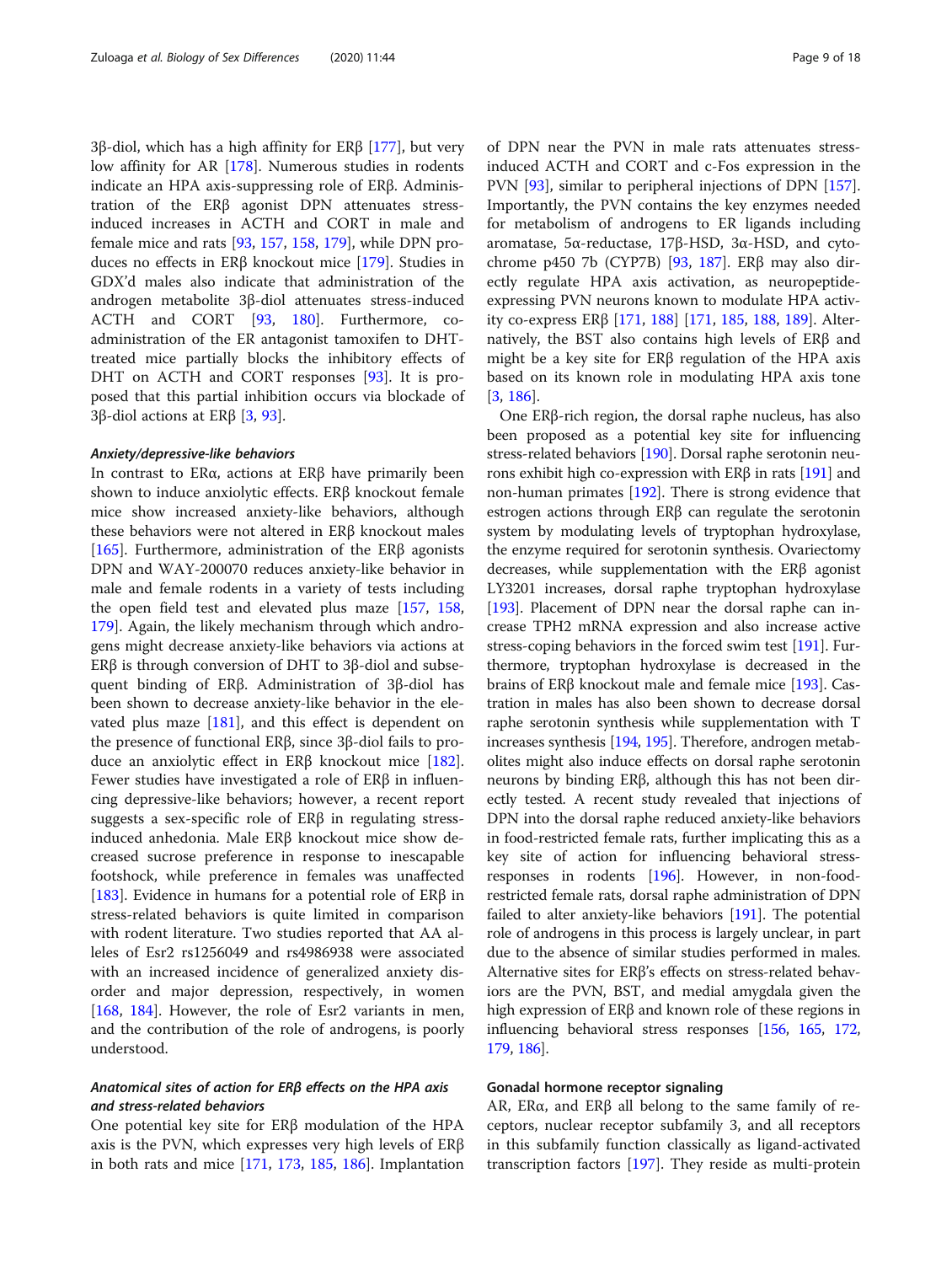complexes in the nucleus or cytoplasm until ligand binding initiates their shuttling to chromatin DNA. To alter transcription, these receptors can bind directly to hormone response elements on DNA and/or interact with other transcriptional regulators [[198,](#page-16-0) [199](#page-16-0)]. Notably, ERs and ARs can also be found as membrane receptors that have faster (non-classical) influences on neuronal function and/or transcriptional activity by modulating second messenger pathways and ion channels [\[200,](#page-16-0) [201\]](#page-16-0). Although androgen's non-classical membrane actions were thought to largely occur through aromatization to E2, there is emerging evidence that T and/or its metabolites may act directly at membrane receptors. For example, 3α-diol has high affinity for GABA/benzodiazepine receptors [[200\]](#page-16-0), and actions at these receptors can decrease anxiety-like behavior (reviewed in [\[202](#page-16-0)]). In terms of the HPA axis literature, studies examining nongenomic gonadal steroid signaling are largely missing. However, there is evidence that E2 binds to a G-proteincoupled ER to desensitize serotonin signaling in the PVN and reduce activation of the HPA axis [[203](#page-16-0), [204](#page-16-0)].

# Role of neuropeptide systems in androgen regulation of stress

Studies spanning the last three decades have demonstrated a clear role for androgens in modulating neuropeptide systems that control the HPA axis and behavioral stress responses. In this section, we review androgen regulation of three key neuropeptide systems: CRF, arginine vasopressin (AVP), and oxytocin, and their cognate receptors.

#### Corticotropin releasing factor

Corticotropin-releasing factor (CRF) signaling through pituitary CRFR1 is well established as critical for controlling the HPA axis [\[205\]](#page-16-0). CRF release and subsequent binding to brain cognate CRFR1 and CRFR2 receptors have also been repeatedly shown to regulate stressassociated behaviors as well as to modulate HPA axis tone [[205](#page-16-0), [206](#page-16-0)]. Genetic deletion or antagonism of CRFR1 suppresses the release of ACTH and CORT and decreases anxiety- and depressive-like behaviors [[207](#page-16-0)– [209](#page-16-0)], while CRFR1 stimulation produces opposite effects [[210\]](#page-16-0). In contrast, genetic deletion of CRFR2 produces effects opposite to those of CRFR1 deletion, increasing anxiety-like behaviors and HPA responses to stress [[211](#page-16-0), [212](#page-16-0)]. These studies and others suggest opposing actions of CRFR1 and CRFR2 whereby CRFR1 binding increases activation of the HPA axis and anxiety-related behaviors while CRFR2 attenuates these responses.

Androgens have been demonstrated to produce brain region-specific alterations in CRF and both receptor phenotypes. Androgens are able to induce these effects due to the presence of androgen and estrogen response elements (AREs, EREs) in the promotor region of CRF and its cognate receptors [[213](#page-16-0)–[215](#page-16-0)]. Immunohistochemical studies also indicate that select groups of CRF and CRFR1 expressing neurons co-express androgen and estrogen receptors [[27,](#page-12-0) [155,](#page-15-0) [171](#page-15-0), [216](#page-16-0)]. For example, neurosecretory PVN CRF neurons are reported to show moderate co-expression of ERβ in both rats and mice [[171,](#page-15-0) [188](#page-16-0)]. Additionally, while few CRF neurons coexpress AR [\[27,](#page-12-0) [152\]](#page-15-0), the majority of CRFR1-containing cells in the PVN co-express AR [\[155\]](#page-15-0). In the BST, a high percentage of CRF neurons also co-express AR [[27\]](#page-12-0). Furthermore, CRFR2 and AR distributions show extensive overlap in the brain [[217](#page-16-0)].

Several studies indicate that androgens can regulate CRF levels in the adult rodent brain. Bingaman et al. [[218\]](#page-16-0) demonstrated that CRF cell number in the PVN increased 3 weeks after GDX in males and treatment with DHT reversed this effect. Furthermore, restraintinduced elevations in PVN CRF hnRNA are reduced in GDX'd males supplemented with DHTP [\[180\]](#page-15-0). CRF mRNA levels are also reported to decrease in castrated male rats within the fusiform nucleus of the BST, and again, levels are restored following androgen supplementation [[219](#page-16-0)]. An opposite effect of androgens on CRF occurs in the dorsolateral BST which contains a greater number of CRF neurons in female than male mice and rats [\[220](#page-16-0), [221\]](#page-16-0). In the dorsolateral BST, castration decreases CRF levels in males [\[220](#page-16-0)]. Neonatal androgens have also been reported to alter adult levels of CRF. Specifically, treatment with the anti-androgen flutamide during the neonatal period increases CRF mRNA in the PVN of lipopolysaccharide-injected adult rats [[222](#page-16-0)]. Furthermore, neonatal T treatment in female rats decreases the number of CRF-expressing cells within the dorsolateral BST in adulthood [\[223](#page-16-0)].

Sex differences have been reported in various brain regions for CRFR1 and CRFR2 (e.g., [[155,](#page-15-0) [216](#page-16-0), [224,](#page-16-0) [225](#page-16-0)]), and androgens have been demonstrated to play a role in regulating these sex differences in select brain areas. For example, CRFR1 levels are greater in the male compared to female PVN, and GDX in males decreases CRFR1 to levels similar to females [\[27,](#page-12-0) [155](#page-15-0)]. CRFR2 has also been shown to be upregulated by androgens in several brain regions. Treatment with DHTP increases CRFR2 mRNA levels within the lateral septum, hypothalamus, and hippocampus [\[226\]](#page-17-0). Altogether, these findings reveal that androgens affect the CRF system in a manner that is predicted to suppress the HPA axis response as well as anxiety- and depressive-like behaviors. For instance, high levels of PVN CRF are associated with hyperactivation of the HPA axis, whereas PVN CRFR1 has been shown to actively inhibit CRF neurons, thereby suppressing HPA axis function [[153](#page-15-0), [154\]](#page-15-0). Androgeninduced decreases in CRF and increases in CRFR1 would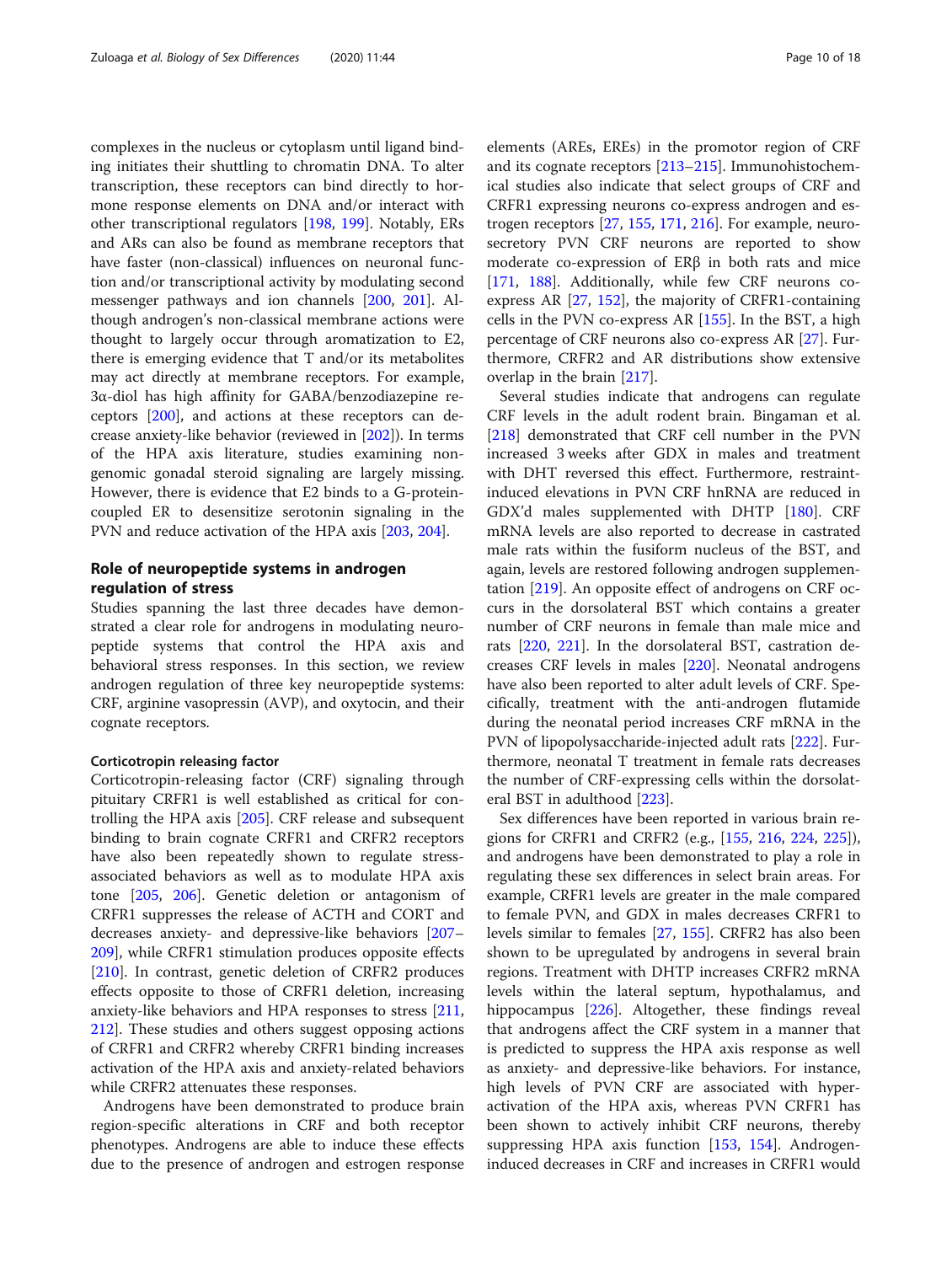therefore be expected to diminish the HPA axis response. Furthermore, androgen-induced increases in CRFR2 might likely produce an anxiolytic effect given the known role of CRFR2 in reducing anxiety-related behaviors [\[211,](#page-16-0) [212\]](#page-16-0).

#### Arginine vasopressin

Arginine vasopressin (AVP) is produced in neurons in several brain regions including PVN, supraoptic nucleus, BST, and medial amygdala (MeA). Central release of AVP has been demonstrated to affect a wide range of behaviors including those associated with anxiety and depression [\[227\]](#page-17-0). AVP is also critical to HPA axis regulation; AVP released from the PVN acts in conjunction with CRF to potentiate the release of ACTH [[228](#page-17-0)].

Several sex differences in the AVP system have been reported in rodents, including a greater number of cells expressing AVP in the male BST and MeA as well as a greater AVP fiber density in the lateral septum of males [[229](#page-17-0)–[231](#page-17-0)]. In contrast, AVP cell number in the PVN is commonly reported as similar between the two sexes [[232\]](#page-17-0), although within-sex studies have demonstrated that gonadal steroid hormones can regulate PVN AVP levels [\[150](#page-15-0), [219](#page-16-0), [233,](#page-17-0) [234\]](#page-17-0). Treatment of GDX'd males with E2 decreases PVN AVP mRNA in wild type, but not ERβ knockout mice, suggesting that this suppressive effect of estrogen is mediated through ERβ [\[233](#page-17-0)]. In rats, estrogens have been shown to regulate PVN AVP immunoreactivity in females [[234](#page-17-0)]. Studies in male rodents also suggest a role of androgens in regulating PVN AVP. Implants of DHT into the posterior BST increase AVP mRNA in the PVN, while co-treatment with the anti-androgen, hyroxyflutamide, eliminates this effect [[150\]](#page-15-0). Furthermore, GDX attenuates the rise in PVN AVP that occurs in response to adrenalectomy, while T or DHT replacement restores the elevated AVP response [[219\]](#page-16-0). Since AR is largely absent in AVP neurons of the PVN, it has been proposed that androgens might act remotely in regions such as the BST to regulate AVP in the rat PVN [\[149](#page-15-0), [150](#page-15-0), [235\]](#page-17-0). However, AVP neurons in the PVN co-express ERβ indicating that androgen metabolites can directly act on these neurons [[189,](#page-16-0) [236](#page-17-0), [237](#page-17-0)].

Androgens potently regulate the sexually dimorphic distributions of AVP neurons and fibers. Long-term GDX in male rats (15 weeks) virtually eliminated cell bodies for AVP in the BST and MeA [[238\]](#page-17-0). Accordingly, fiber density in the lateral septum was also diminished, since AVP fiber innervation to this area originates from the BST and MeA [[229\]](#page-17-0). Subsequent studies indicate that T actions at both estrogen and ARs are necessary for masculinization of these structures. A series of studies performed by De Vries, Wang, and colleagues demonstrated that E2 increased AVP mRNA in the BST and

MeA and a combined E2 + DHT treatment induced a further increase [\[239,](#page-17-0) [240\]](#page-17-0). AVP neurons in both regions highly co-express both AR and ERs indicating the presence of receptors through which E2 and DHT can produce these effects [[235,](#page-17-0) [241\]](#page-17-0). Exogenous T treatment has also been shown to cause DNA hypomethylation of the AVP promoter in the MeA and BST [[242](#page-17-0)] and in vitro studies identified ERβ binding to 3β-diol as a potential regulator of the AVP 5'untranslated region [[243\]](#page-17-0).

Fewer studies have investigated effects of androgens on AVP receptors (V1a, V1b, V2), and investigations in mammals have been primarily performed in hamsters with a focus on the V1a receptor (see [\[244\]](#page-17-0) for review). Studies in Syrian hamsters indicate that castration decreases V1a receptor binding in the MPOA, ventromedial hypothalamus, and BST [[245](#page-17-0), [246\]](#page-17-0). Furthermore, androgens have been reported to increase V1a receptor mRNA in the medial preoptic area of Syrian hamsters [[246\]](#page-17-0). However, studies in rats have failed to provide evidence for gonadal steroid hormone regulation of V1a [[247,](#page-17-0) [248](#page-17-0)], indicating species differences in androgen sensitivity to effects on AVP and its receptors.

With regard to behavior, alterations in these AVP systems have primarily been linked to androgen-related modifications in social and aggressive behaviors [[230](#page-17-0), [244](#page-17-0)]. However, androgen-dependent changes in central AVP also have implications for modifying the HPA axis and stress-related behaviors. For instance, AVP release into the lateral septum has been shown to reduce immobility in rats in the forced swim test while infusion of a V1 antagonist into the same region produces opposite effects [\[249\]](#page-17-0). Since AVP innervation of the lateral septum is androgen regulated, this might be a mechanism through which androgens can modulate depressivelike behaviors.

#### **Oxytocin**

Oxytocin has been repeatedly shown to reduce activation of the HPA axis and suppress anxiety-like behaviors [[250](#page-17-0)–[252](#page-17-0)]. Intracerebroventricular administration of oxytocin attenuates ACTH and CORT responses to stress, decreases anxiety-like behaviors, and decreases neural activation in the PVN [[252](#page-17-0)–[254](#page-17-0)]. Conversely, antagonism of the oxytocin receptor increases anxiety-like behaviors and HPA axis responses to stress [\[250](#page-17-0), [255](#page-17-0)]. Oxytocin knockout models also reveal hyperactivation of the HPA axis after stress, further confirming the HPA axis-suppressing role of oxytocin signaling [\[256](#page-17-0)].

Oxytocin neurons in the PVN highly co-express ERβ but not ER $\alpha$  in the human and rodent PVN [[171](#page-15-0), [185](#page-16-0), [188](#page-16-0)]. AR is also co-expressed within oxytocin neurons in the medial parvocellular division of the PVN (mpvPVN) but not in magnocellular oxytocin neurons in rats [[235](#page-17-0)]. In humans, oxytocin/AR co-labeled neurons are also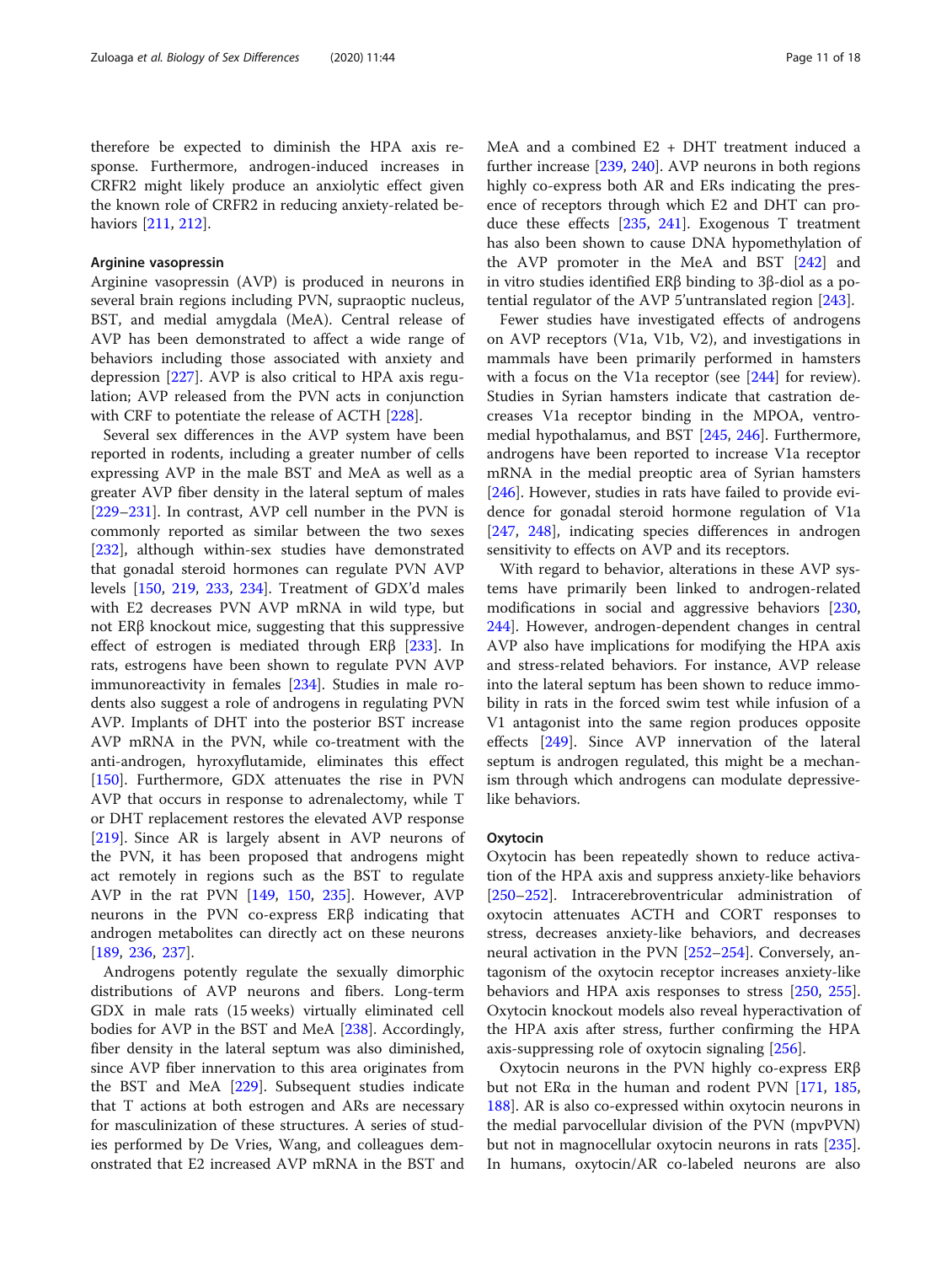found in the PVN [[257](#page-17-0)] and T treatment of a human neuroblastoma cell line reduces oxytocin mRNA through an AR-mediated mechanism [\[257\]](#page-17-0). Together these studies indicate the potential for androgens and their metabolites to regulate expression and function of PVN oxytocin neurons. E2 treatment increases oxytocin mRNA in the mouse PVN [[233,](#page-17-0) [258\]](#page-17-0). Furthermore, these effects of E2 are dependent on ERβ since oxytocin mRNA levels are unaffected by E2 treatment in ERβ knockout mice [[233,](#page-17-0) [258](#page-17-0)]. Since DHT can be converted to 3β-diol, which has high affinity for ERβ, this might be a pathway through which androgens can alter oxytocin expression. Evidence for this is reported by Sharma et al. [[259\]](#page-17-0) who utilized a mouse hypothalamic cell line which expresses both ERβ and oxytocin and found that treatment with the T metabolite 3β-diol, as well as DPN and E2, increased oxytocin mRNA levels. Further support for 3β-diol regulation of the oxytocin promoter comes from studies by Hiroi et al [[260](#page-17-0)] who demonstrated that 3βdiol can activate the human oxytocin promoter through ER $\beta$  in a fashion that is consistent with the presence of a composite hormone response element in the 5' untranslated region.

Gonadal steroid hormones have also been shown to induce changes in oxytocin receptor binding in rodents. For example, castrated rats treated with testosterone propionate (TP) show 4–5-fold increases in oxytocin binding in the BST and ventromedial hypothalamus [[261\]](#page-17-0). E2 treatment also increases oxytocin receptor binding in the ventromedial hypothalamus and medial amygdala of rats and mice [\[258,](#page-17-0) [262](#page-17-0)]. Gonadal hormone regulation of oxytocin receptor in the ventromedial hypothalamus and medial amygdala appears to be primarily mediated by ERα, rather than ERβ, since E2 increases oxytocin receptor binding in ERβ knockout mice [[258\]](#page-17-0). Together, these studies provide evidence that androgens can potentially mediate levels of oxytocin and receptor binding following metabolism to estrogenic compounds. Additionally, an oxytocin antagonist can block some of the effects of the ERβ agonist DPN on anxiety-like behaviors [\[263](#page-17-0)]. Thus, the HPA axissuppressing and anxiety-reducing effects of oxytocin might be modulated through these mechanisms.

# Perspectives and significance

As described in this review, androgens play a key role in influencing the HPA axis and anxiety- and depressivelike behaviors and, accordingly, contribute to sex differences in these functions. Although substantial work has been done to determine the androgen metabolites and receptor subtypes involved in modulating the HPA axis and behavioral stress responses [[3\]](#page-12-0), questions remain regarding critical periods during which androgens act to produce these effects. Another key question remains

with regard to the specific cell phenotypes and anatomical regions involved in androgen effects on these responses. Important to consider are the potentially opposing hormonal and behavior effects induced by androgen and androgen metabolites acting within different areas. Determining the precise sites of action that regulate these functions is difficult given the widespread distribution of gonadal steroid hormone receptors (e.g., AR, ERα, and ERβ) in numerous brain regions known to regulate stress responses [[147](#page-15-0), [172](#page-15-0), [186\]](#page-16-0). Regardless, several brain regions have thus far been indicated as key central sites of actions including the PVN, peri-PVN, BST, dorsal raphe, hippocampus, and nucleus accumbens [[3,](#page-12-0) [70,](#page-13-0) [174\]](#page-15-0). Furthermore, key cell phenotypes including those that produce or contain receptors for CRF, AVP, and oxytocin appear critical for the influence of androgens on the HPA axis and stress-related behaviors. Future studies that utilize contemporary viral and genetic strategies will be key in elucidating the precise mechanisms through which androgens regulate stress responses. Uncovering these mechanisms will thus provide essential insight toward understanding how sex hormones contribute to sex disparities stress-related mental illnesses including anxiety and depression.

#### Abbreviations

3α-Diol: 5alpha androstane 3α,17β diol; 3β-Diol: 5alpha androstane 3β,17β diol; 17βHSD: 17β Hydroxysteroid dehydrogenase; ACTH: Adrenocorticotrophic hormone; ANS: Autonomic nervous system; AR: Androgen receptor; ARE: Androgen response element; AVP: Arginine vasopressin; BST: Bed nucleus of the stria terminalis; CBG: Corticosteroidbinding globulin; CORT: Corticosterone; Cre: Cre recombinase; CRH: Corticotropin-releasing hormone; CRFR1: Corticotropin-releasing factor receptor 1; CVS: Chronic variable stress; CYP7B: Cytochrome p450 7b; DHT: Dihydrotestosterone; DHTP: Dihydrotestosterone propionate; DPN: Diarylprionate; E2: Estradiol; ER: Estrogen receptor; ERE: Estrogen response element; ESR2: Estrogen receptor 2; GABA: Gamma aminobutyric acid; GC: Glucocorticoid; GDX: Gonadectomy; GR: Glucocorticoid receptor; HPA: Hypothalamic-pituitary-adrenal; iTFM: Induced testicular feminization mutation; MeA: Medial amygdala; MPOA: Medial preoptic area; MR: Mineralocorticoid receptor; POMC: Proopiomelanocortin; PPT: Propylpyrazoltriol; PVN: Paraventricular nucleus; RL-HSD: 11-cis-retinol dehydrogenase; T: Testosterone; Tfm: Testicular feminized mouse; TPH: Tryptophan hydroxylase; V1A: Vasopressin receptor 1A; V2A: Vasopressin receptor 2A

#### Acknowledgements

The authors' research programs are supported by NIH R15 MH118692 (DGZ) and NIH R01 DK105826 (RJH).

#### Authors' contributions

DZ, AH, and RH initiated the writing of the manuscript. AH and RDG were involved in literature searches. DZ, AH, RDG, and RH were involved in editing. DZ and RDG were involved in figure construction. The authors read and approved the final manuscript.

#### Authors' information

Dr. Damian Zuloaga is currently an Assistant Professor in the Department of Psychology at Albany University. Dr. Ashley Heck is currently a postdoctoral fellow at the Fred Hutchinson Cancer Research Center. Ms. Rose De Guzman is a graduate student in the Department of Psychology at Albany University. Dr. Robert Handa is a Professor in the Department of Biomedical Sciences at Colorado State University.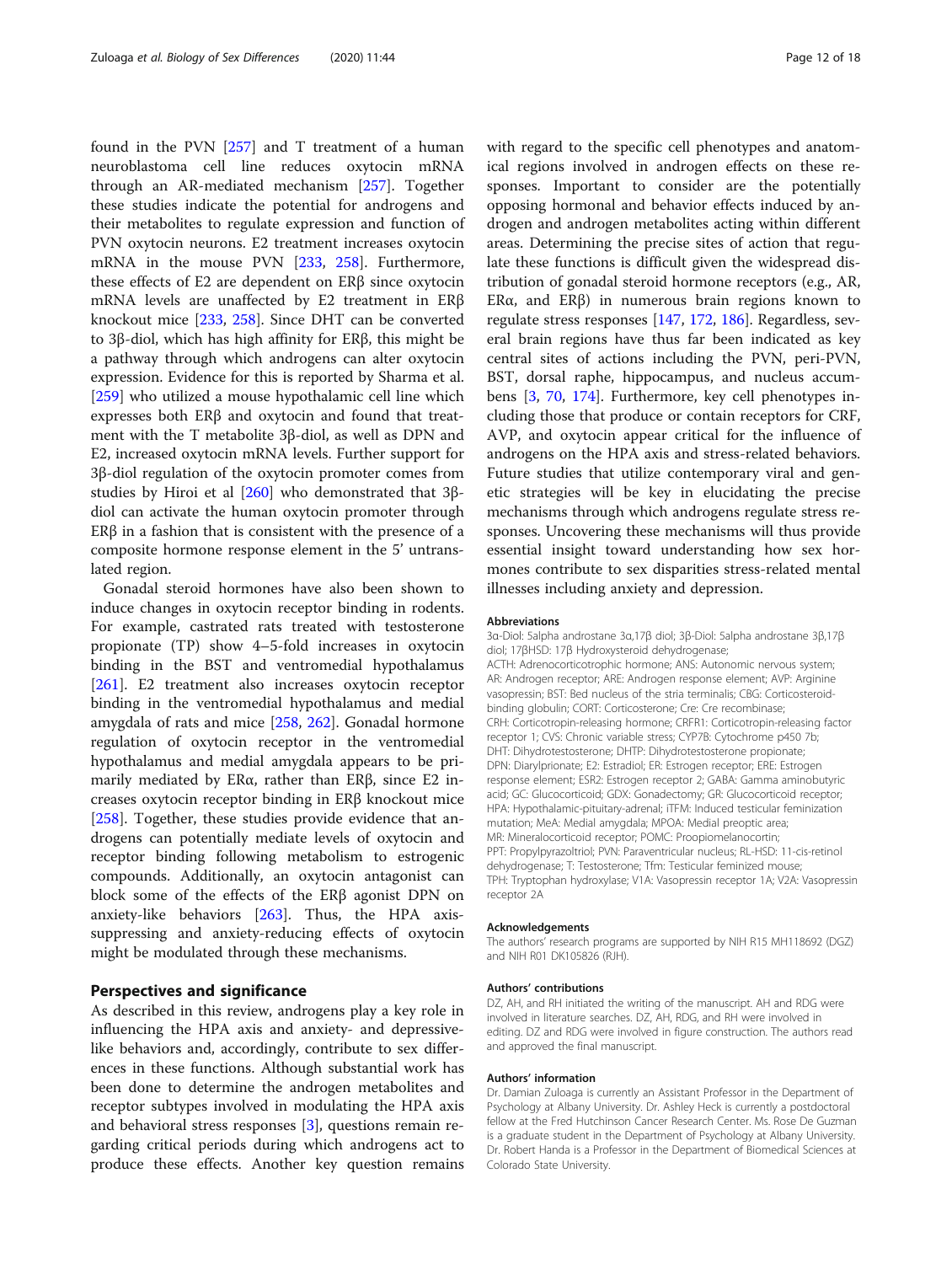#### <span id="page-12-0"></span>Funding

NIH R15 MH118692 (DGZ) NIH R01 DK105826 (RJH)

#### Availability of data and materials

Data scoring is not applicable to this article as no datasets were generated or analyzed during the current study.

# Ethics approval and consent to participate

Not applicable

#### Consent for publication

Not applicable

#### Competing interests

The authors declare that they have no competing interests.

#### Author details

<sup>1</sup>Department of Psychology, University at Albany, Albany, NY, USA. 2 Department of Biomedical Sciences, Colorado State University, Fort Collins, CO, USA.

# Received: 27 January 2020 Accepted: 9 July 2020 Published online: 29 July 2020

#### References

- 1. Dumitriu D, Rapp PR, McEwen BS, Morrison JH. Estrogen and the aging brain: an elixir for the weary cortical network. Ann N Y Acad Sci. 2010;1204: 104–12.
- 2. Fernández-Guasti A, Fiedler JL, Herrera L, Handa RJ. Sex, stress, and mood disorders: at the intersection of adrenal and gonadal hormones. Horm Metab Res. 2012;44:607–18.
- 3. Handa RJ, Weiser MJ. Gonadal steroid hormones and the hypothalamopituitary-adrenal axis. Front Neuroendocrinol. 2014;35:197–220.
- 4. Shanmugan S, Epperson CN. Estrogen and the prefrontal cortex: towards a new understanding of estrogen's effects on executive functions in the menopause transition. Hum Brain Mapp. 2014;35:847–65.
- 5. Nemeroff CB, Widerlöv E, Bissette G, Walléus H, Karlsson I, Eklund K, Kilts CD, Loosen PT, Vale W. Elevated concentrations of CSF corticotropin-releasing factor-like immunoreactivity in depressed patients. Science. 1984;226: 1342–4.
- 6. Oakley RH, Cidlowski JA. Glucocorticoid signaling in the heart: a cardiomyocyte perspective. J Steroid Biochem Mol Biol. 2015;153:27–34.
- 7. Wang M. The role of glucocorticoid action in the pathophysiology of the metabolic syndrome. Nutr Metab. 2005;2, 3(1).
- 8. Xu Y, Nedungadi TP, Zhu L, Sobhani N, Irani BG, Davis KE, et al. Distinct hypothalamic neurons mediate estrogenic effects on energy homeostasis and reproduction. Cell Metab. Cell Press. 2011;14:453–65.
- 9. Goldstein JM, Holsen L, Huang G, Hammond BD, James-Todd T, Cherkerzian S, et al. Prenatal stress-immune programming of sex differences in comorbidity of depression and obesity/metabolic syndrome. Dialogues Clin Neurosci Les Laboratoires Servier. 2016;18:425–36.
- 10. Heck AL, Handa RJ. Sex differences in the hypothalamic–pituitary–adrenal axis' response to stress: an important role for gonadal hormones. Neuropsychopharmacology. Nature Publishing Group. 2019;1:45–58.
- 11. Herman JP, Flak J, Jankord R. Chronic stress plasticity in the hypothalamic paraventricular nucleus. Prog Brain Res. 2008;170:353–64.
- 12. Papadimitriou A, Priftis KN. Regulation of the hypothalamic-pituitary-adrenal axis. Neuroimmunomodulation. 2009;16:265–71.
- 13. Jauregui-Huerta F, Ruvalcaba-Delgadillo Y, Gonzalez-Perez O, Gonzalez-Castaneda R, Garcia-Estrada J, Luquin S. Responses of glial cells to stress and glucocorticoids. Curr Immunol Rev. 2010;6:195–204.
- 14. McEwen BS. Protective and damaging effects of stress mediators: the good and bad sides of the response to stress. Metabolism. 2002;51:2–4.
- 15. Babb JA, Masini CV, Day HEW, Campeau S. Stressor-specific effects of sex on HPA axis hormones and activation of stress-related neurocircuitry. Stress. 2013;16:664–77.
- 16. Handa RJ, Nunley KM, Lorens SA, Louie JP, McGivern RF, Bollnow MR. Androgen regulation of adrenocorticotropin and corticosterone secretion in the male rat following novelty and foot shock stressors. Physiol Behav. 1994; 55:117–24.
- 17. Iwasaki-Sekino A, Mano-Otagiri A, Ohata H, Yamauchi N, Shibasaki T. Gender differences in corticotropin and corticosterone secretion and corticotropinreleasing factor mRNA expression in the paraventricular nucleus of the hypothalamus and the central nucleus of the amygdala in response to footshock stress or psychological stress in rats. Psychoneuroendocrinology. 2009;34:226–37.
- 18. Viau V, Bingham B, Davis J, Lee P, Wong M. Gender and puberty interact on the stress-induced activation of parvocellular neurosecretory neurons and corticotropin-releasing hormone messenger ribonucleic acid expression in the rat. Endocrinology. 2005;146:137–46.
- 19. Seale JV, Wood SA, Atkinson HC, Bate E, Lightman SL, Ingram CD, et al. Gonadectomy reverses the sexually diergic patterns of circadian and stressinduced hypothalamic-pituitary-adrenal axis activity in male and female rats. J Neuroendocrinol. 2004;16:516–24.
- 20. Larkin JW, Binks SL, Li Y, Selvage D. The role of oestradiol in sexually dimorphic hypothalamic-pituitary-adrena axis responses to intracerebroventricular ethanol administration in the rat. J Neuroendocrinol. 2010;22:24–32.
- 21. Figueiredo HF, Dolgas CM, Herman JP. Stress activation of cortex and hippocampus is modulated by sex and stage of estrus. Endocrinology. 2002; 143:2534–40.
- 22. Turner BB, Debra A. W. Sexual dimorphism of glucocorticoid binding in rat brain. Brain Res. 1985;343:16–23.
- 23. Turner BB. Sex difference in glucocorticoid binding in rat pituitary is estrogen dependent. Life Sci. 1990;46:1399–406.
- 24. Karandrea D, Kittas C, Kitraki E. Contribution of sex and cellular context in the regulation of brain corticosteroid receptors following restraint stress. Neuroendocrinology. 2000;71:343–53.
- 25. Solomon MB, Furay AR, Jones K, Packard AEB, Packard BA, Wulsin AC, et al. Deletion of forebrain glucocorticoid receptors impairs neuroendocrine stress responses and induces depression-like behavior in males but not females. Neuroscience. 2012;203:135–43.
- 26. Solomon MB, Loftspring M, de Kloet AD, Ghosal S, Jankord R, Flak JN, et al. Neuroendocrine function after hypothalamic depletion of glucocorticoid receptors in male and female mice. Endocrinology. 2015;156:2843–53.
- 27. Heck AL, Thompson MK, Uht RM, Handa RJ. Sex-dependent mechanisms of glucocorticoid regulation of the mouse hypothalamic corticotropinreleasing hormone gene. Endocrinology. 2019;161:bqz012.
- 28. De Kloet ER, Joëls M, Holsboer F. Stress and the brain: from adaptation to disease. Nat Rev Neurosci. 2005;1:463–75.
- Panagiotakopoulos L, Neigh GN. Development of the HPA axis: where and when do sex differences manifest? Front Neuroendocrinol. 2014;35:285–302.
- 30. Henley DE, Lightman SL. New insights into corticosteroid-binding globulin and glucocorticoid delivery. Neuroscience. 2011;180:1–8.
- 31. Gala RR, Westphal U. Corticosteroid-binding globulin in the rat: studies on the sex difference. Endocrinology. 1965;77:841–51.
- 32. McCormick CM, Linkroum W, Sallinen BJ, Miller NW. Peripheral and central sex steroids have differential effects on the HPA axis of male and female rats. Stress. 2002;5:235–47.
- 33. Tannenbaum B, Rowe W, Sharma S, Diorio J, Steverman A, Walker M, et al. Dynamic variations in plasma corticosteroid-binding globulin and basal HPA activity following acute stress in adult rats. J Neuroendocrinol. 1997;9:163–8.
- 34. Griffin AC, Whitacre CC. Sex and strain differences in the circadian rhythm fluctuation of endocrine and immune function in the rat: implications for rodent models of autoimmune disease. J Neuroimmunol. 1991;35:53–64.
- 35. Windle RJ, Wood SA, Lightman SL, Ingram CD. The pulsatile characteristics of hypothalamo-pituitary-adrenal activity in female Lewis and Fischer 344 rats and its relationship to differential stress responses. Endocrinology. 1998;139:4044–52.
- 36. Taylor AN, Tio DL, Romeo HE. The febrile response to intraperitoneal lipopolysaccharide: strain and gender differences in rats. J Neuroimmunol. 2005;158:86–93.
- 37. Chisari A, Carino M, Perone M, Gaillard RC, Spinedi E. Sex and strain variability in the rat hypothalamo-pituitary-adrenal (HPA) axis function. J Endocrinol Invest. 1995;18:25–33.
- 38. Brown KJ, Grunberg NE. Effects of housing on male and female rats: crowding stresses males but calms females. Physiol Behav. 1995;58:1085–9.
- 39. Westenbroek C, Den Boer JA, Ter Horst GJ. Gender-specific effects of social housing on chronic stress-induced limbic FOS expression. Neuroscience. 2003;121:189–99.
- 40. Bangasser DA, Valentino RJ. Sex differences in stress-related psychiatric disorders: neurobiological perspectives. Front Neuroendocrinol. 2014;35: 303–319.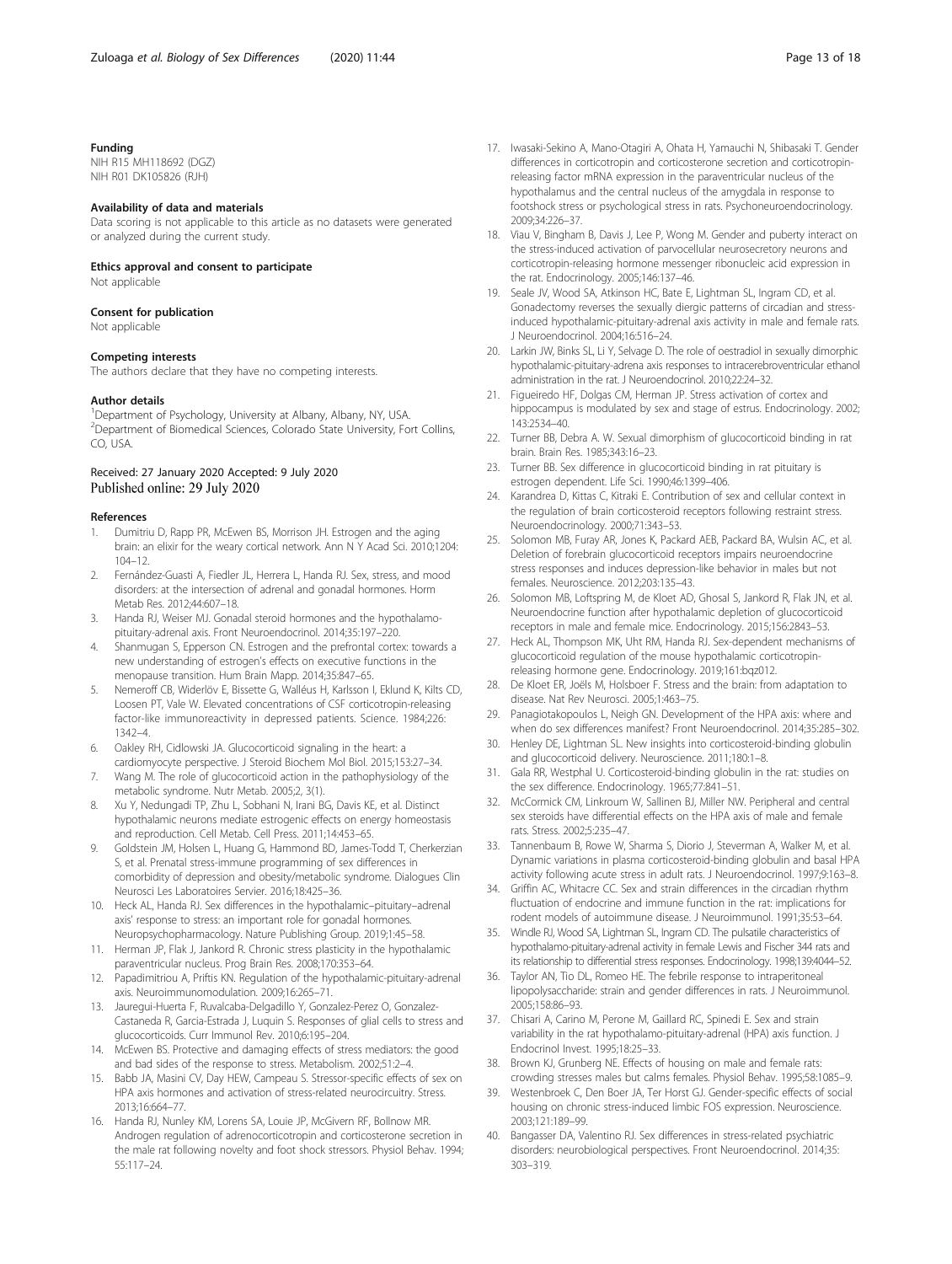- <span id="page-13-0"></span>41. Gomez F, Manalo S, Dallman MF. Androgen-sensitive changes in regulation of restraint-induced adrenocorticotropin secretion between early and late puberty in male rats. Endocrinology. 2004;145:59–70.
- 42. Kirschbaum C, Kudielka BM, Gaab J, Schommer NC, Hellhammer DH. Impact of gender, menstrual cycle phase, and oral contraceptives on the activity of the hypothalamus-pituitary-adrenal axis. Psychosom Med. 1999;61:154–62.
- 43. Kudielka BM, Kirschbaum C. Sex differences in HPA axis responses to stress: a review. Biol Psychol. Elsevier. 2005:113–32.
- 44. Seeman TE, Singer B, Wilkinson CW, McEwen B. Gender differences in agerelated changes in HPA axis reactivity. Psychoneuroendocrinology. 2001;26: 225–40.
- 45. Uhart M, Chong RY, Oswald L, Lin P-I. Wand GS. Gender differences in hypothalamic-pituitary-adrenal (HPA) axis reactivity. Psychoneuroendocrinology. 2006;31:642–52.
- 46. Kessler RC, McGonagle KA, Nelson CB, Hughes M, Swartz M, Blazer DG. Sex and depression in the national comorbidity survey. II: Cohort effects. J Affect Disord. 1994;30:15–26.
- 47. Gater R, Tansella M, Korten A, Tiemens BG, Mavreas VG, Olatawura MO. Sex differences in the prevalence and detection of depressive and anxiety disorders in general health care settings:report from the world health organization collaborative study on psychological problems in general health care. Arch Gen Psychiatry. 1998;55:405–13.
- 48. Weissman MM, Bland RC, Canino GJ, Faravelli C, Greenwald S, Hwu HG, et al. Cross-national epidemiology of major depression and bipolar disorder. J Am Med Assoc. 1996;276:293–9.
- 49. Nolen-Hoeksema S, Larson J, Grayson C. Explaining the gender difference in depressive symptoms. J Pers Soc Psychol. 1999;77:1061–72.
- 50. Hankin BL. Development of sex differences in depressive and co-occurring anxious symptoms during adolescence: descriptive trajectories and potential explanations in a multiwave prospective study. J Clin Child Adolesc Psychol. 2009;38:460–72.
- 51. Goldstein JM, Handa RJ, Tobet SA. Disruption of fetal hormonal programming (prenatal stress) implicates shared risk for sex differences in depression and cardiovascular disease. Front Neuroendocrinol. 2014;35:140–58.
- 52. Imhof JT, Coelho ZM, Schmitt ML, Morato GS, Carobrez AP. Influence of gender and age on performance of rats in the elevated plus maze apparatus. Behav Brain Res. 1993;56:177–80.
- 53. Zimmerberg B, Farley MJ. Sex differences in anxiety behavior in rats: role of gonadal hormones. Physiol Behav. 1993;54:1119–24.
- 54. Steenbergen HL, Heinsbroek RPW, Van Hest A, Van de Poll NE. Sex-dependent effects of inescapable shock administration on shuttlebox-escape performance and elevated plus-maze behavior. Physiol Behav. 1990;48:571–6.
- 55. Barros HMT, Ferigolo M. Ethopharmacology of imipramine in the forcedswimming test: gender differences. Neurosci Biobehav Rev. 1998;23:279–86.
- 56. Kokras N, Dalla C. Sex differences in animal models of psychiatric disorders. Br J Pharmacol. 2014;171:4595–619.
- 57. Lu Y, Zhang J, Zhang L, Dang S, Su Q, Zhang H, et al. Hippocampal acetylation may improve prenatal-stress-induced depression-like behavior of male offspring rats through regulating AMPARs expression. Neurochem Res. 2017;42:3456–64.
- 58. Paré WP, Redei E. Sex differences and stress response of WKY rats. Physiol Behav. 1993;54:1179–85.
- 59. Võikar V, Kõks S, Vasar E, Rauvala H. Strain and gender differences in the behavior of mouse lines commonly used in transgenic studies. Physiol Behav. 2001;72:271–81.
- 60. Yau S-Y, Lee TH-Y, Formolo DA, Lee W-L, Li LC-K, Siu PM, et al. Effects of maternal voluntary wheel running during pregnancy on adult hippocampal neurogenesis, temporal order memory, and depression-like behavior in adult female and male offspring. Front Neurosci. 2019;13:470.
- 61. Burke NN, Coppinger J, Deaver DR, Roche M, Finn DP, Kelly J. Sex differences and similarities in depressive- and anxiety-like behaviour in the Wistar-Kyoto rat. Physiol Behav. Elsevier Inc. 2016;167:28–34.
- 62. Bielajew C, Konkle ATM, Kentner AC, Baker SL, Stewart A, Hutchins AA, et al. Strain and gender specific effects in the forced swim test: effects of previous stress exposure. Stress. 2003;6:269–80.
- 63. Colom-Lapetina J, Begley SL, Johnson ME, Bean KJ, Kuwamoto WN, Shansky RM. Strain-dependent sex differences in a long-term forced swim paradigm. Behav Neurosci. 2017;131:428–36.
- 64. Hong S, Flashner B, Chiu M, ver Hoeve E, Luz S, Bhatnagar S. Social isolation in adolescence alters behaviors in the forced swim and sucrose preference tests in female but not in male rats. Physiol Behav. 2012;105:269–75.
- 65. Palanza P, Gioiosa L, Parmigiani S. Social stress in mice: gender differences and effects of estrous cycle and social dominance. Physiol Behav. 2001;73:411–20.
- 66. Fernandes C, González MI, Wilson CA, File SE. Factor analysis shows that female rat behaviour is characterized primarily by activity, male rats are driven by sex and anxiety. Pharmacol Biochem Behav. 1999;64:731–6.
- 67. File SE. Factors controlling measures of anxiety and responses to novelty in the mouse. Behav Brain Res. 2001;125:151–7.
- 68. Frye CA, Petralia SM, Rhodes ME. Estrous cycle and sex differences in performance on anxiety tasks coincide with increases in hippocampal progesterone and 3α,5α-THP. Pharmacol Biochem Behav. 2000;67:587–96.
- 69. Hodes GE, Pfau ML, Purushothaman I, Francisca Ahn H, Golden SA, Christoffel DJ, et al. Sex differences in nucleus accumbens transcriptome profiles associated with susceptibility versus resilience to subchronic variable stress. J Neurosci Soc Neurosci. 2015;35:16362–76.
- 70. Williams ES, Manning CE, Eagle AL, Swift-Gallant A, Duque-Wilckens N, Chinnusamy S, et al. Androgen-dependent excitability of mouse ventral hippocampal afferents to nucleus accumbens underlies sex-specific susceptibility to stress. Biol Psychiatry. 2019;87(6):492.
- 71. Beck KD, Luine VN. Sex differences in behavioral and neurochemical profiles after chronic stress: role of housing conditions. Physiol Behav. 2002;75:661–73.
- 72. Bowman RE, Maclusky NJ, Diaz SE, Zrull MC, Luine VN. Aged rats: sex differences and responses to chronic stress. Brain Res. 2006;1126:156–66.
- 73. Rosinger ZJ, De Guzman RM, Jacobskind JS, Saglimbeni B, Malone M, Fico D, et al. Sex-dependent effects of chronic variable stress on discrete corticotropin-releasing factor receptor 1 cell populations. Physiol Behav. 2020;219:1.
- 74. Springer C, Misurell JR, Hiller A. Game-based cognitive-behavioral therapy (GB-CBT) group program for children who have experienced sexual abuse: a three-month follow-up investigation. J Child Sex Abus. 2012;21:646–64.
- Curley JP, Jensen CL, Mashoodh R, Champagne FA. Social influences on neurobiology and behavior: epigenetic effects during development. Psychoneuroendocrinology. 2011;36:352–71.
- 76. Altemus M, Sarvaiya N, Neill EC. Sex differences in anxiety and depression clinical perspectives. Front. Neuroendocrinol. 2014;35:320–30.
- 77. Bale TL, Epperson CN. Sex differences and stress across the lifespan. Nat. Neurosci. 2015;18:1413–20.
- 78. Nolen-Hoeksema S. Sex differences in unipolar depression: evidence and theory. Psychol Bull. 1987;101:259–82.
- 79. Soares CN, Zitek B. Reproductive hormone sensitivity and risk for depression across the female life cycle: a continuum of vulnerability? J Psychiatry Neurosci. 2008;33:331–43.
- 80. Noble RE. Depression in women. Metabolism. 2005;54:49–52.
- 81. Laughlin-Tommaso SK, Satish A, Khan Z, Smith CY, Rocca WA, Stewart EA. Long-term risk of de novo mental health conditions after hysterectomy with ovarian conservation: a cohort study. Menopause. 2020;27:33–42.
- 82. Pletzer BA, Kerschbaum HH. 50 years of hormonal contraception time to find out, what it does to our brain. Front Neurosci. 2014;8:256.
- 83. Basson R. Review: Testosterone therapy for reduced libido in women. Ther Adv Endocrinol Metab. 2010;1:155–64.
- 84. O'Regan D, Kenyon CJ, Seckl JR, Holmes MC. Glucocorticoid exposure in late gestation in the rat permanently programs gender-specific differences in adult cardiovascular and metabolic physiology. Am J Physiol Endocrinol Metab. 2004;287:E863–70.
- 85. O'Regan D, Kenyon CJ, Seckl JR, Holmes MC. Prenatal dexamethasone "programmes" hypotension, but stress-induced hypertension in adult offspring. J Endocrinol. 2008;196:343–52.
- 86. Carbone DL, Zuloaga DG, Hiroi R, Foradori CD, Legare ME, Handa RJ. Prenatal dexamethasone exposure potentiates diet-induced hepatosteatosis and decreases plasma IGF-I in a sex-specific fashion. Endocrinology. 2012; 153:295.
- 87. Carbone DL, Zuloaga DG, Lacagnina AF, Handa RJ. Prepro-thyrotropin releasing hormone expressing neurons in the juxtaparaventricular region of the lateral hypothalamus are activated by leptin and altered by prenatal glucocorticoid exposure. Brain Res. 2012;1477:19.
- Zuloaga DG, Carbone DL, Quihuis A, Hiroi R, Chong DL, Handa RJ. Perinatal dexamethasone-induced alterations in apoptosis within the hippocampus and paraventricular nucleus of the hypothalamus are influenced by age and sex. J Neurosci Res. 2012;90:1403.
- Zuloaga DG, Carbone DL, Hiroi R, Chong DL, Handa RJ. Dexamethasone induces apoptosis in the developing rat amygdala in an age-, region-, and sex-specific manner. Neuroscience. 2011;199:535.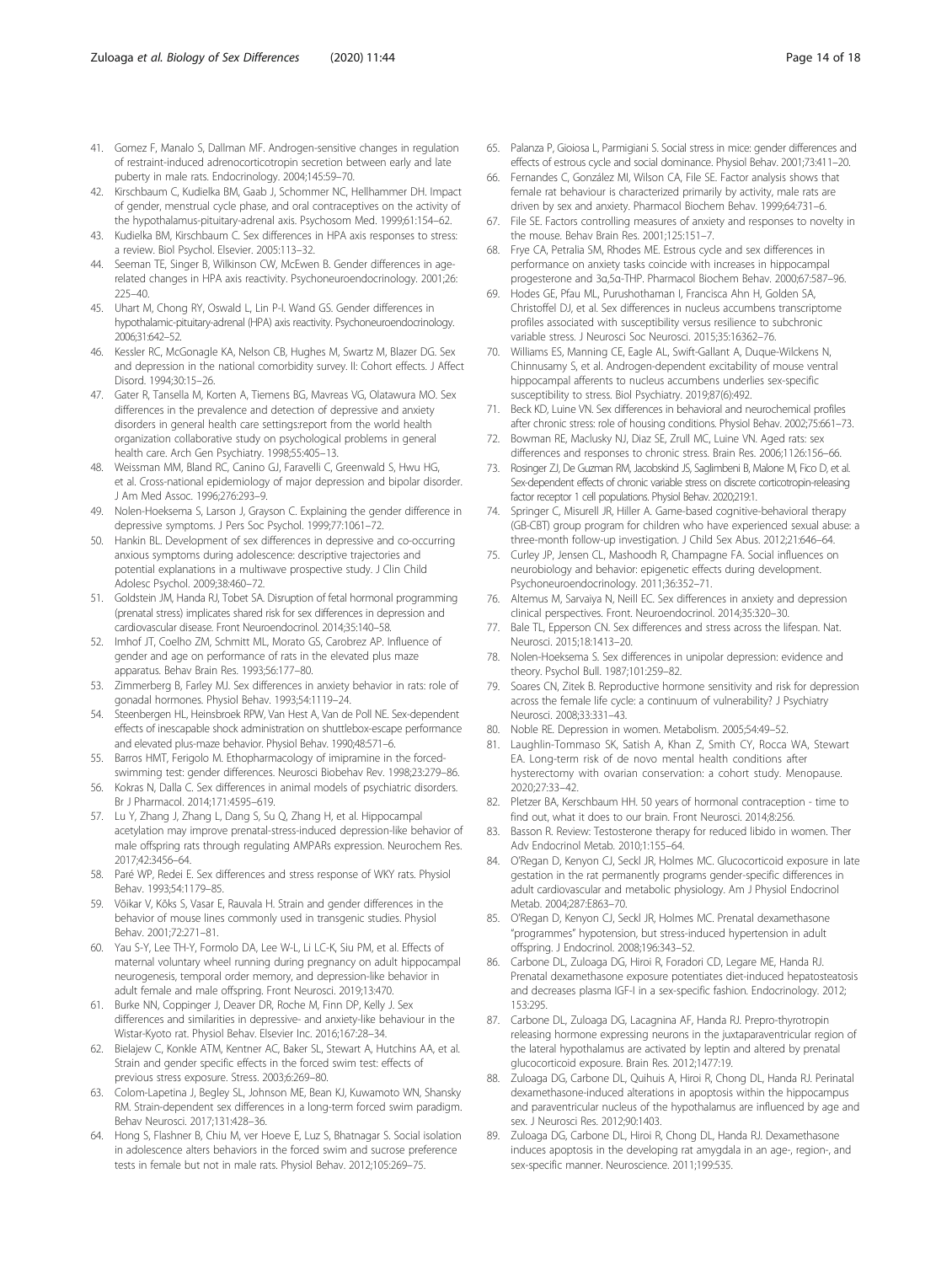- <span id="page-14-0"></span>90. Handa RJ, Burgess LH, Kerr JE, O'keefe JA. Gonadal steroid hormone receptors and sex differences in the hypothalamo-pituitary-adrenal axis. Horm Behav. 1994;28:464–76.
- 91. Viau V, Meaney MJ. Testosterone-dependent variations in plasma and intrapituitary corticosteroid binding globulin and stress hypothalamicpituitary-adrenal activity in the male rat. J Endocrinol. 2004;181:223–31.
- 92. Handa RJ, Kudwa AE, Donner NC, McGivern RF, Brown R. Central 5-alpha reduction of testosterone is required for testosterone's inhibition of the hypothalamo-pituitary-adrenal axis response to restraint stress in adult male rats. Brain Res. 2013;1529:74–82.
- 93. Lund TD, Hinds LR, Handa RJ. The androgen 5alpha-dihydrotestosterone and its metabolite 5alpha-androstan-3beta, 17beta-diol inhibit the hypothalamo-pituitary-adrenal response to stress by acting through estrogen receptor beta-expressing neurons in the hypothalamus. J Neurosci. 2006;26:1448–56.
- 94. Handa RJ, Weiser MJ, Zuloaga DG. A role for the androgen metabolite, 5alpha-androstane-3beta,17beta-diol, in modulating oestrogen receptor beta-mediated regulation of hormonal stress reactivity. J Neuroendocrinol. 2009;21:351–8.
- 95. Amore M, Innamorati M, Costi S, Sher L, Girardi P, Pompili M. Partial androgen deficiency, depression, and testosterone supplementation in aging men. Int J Endocrinol. 2012;2012:280724.
- 96. Aydogan U, Aydogdu A, Akbulut H, Sonmez A, Yuksel S, Basaran Y, et al. Increased frequency of anxiety, depression, quality of life and sexual life in young hypogonadotropic hypogonadal males and impacts of testosterone replacement therapy on these conditions. Endocr J. 2012;59:1099–105.
- 97. Burris AS, Banks SM, Carter CS, Davidson JM, Sherins RJ. A long-term, prospective study of the physiologic and behavioral effects of hormone replacement in untreated hypogonadal men. J Androl. 1992;13:297–304.
- Wang C, Alexander G, Berman N, Salehian B, Davidson T, McDonald V, et al. Testosterone replacement therapy improves mood in hypogonadal men--a clinical research center study. J Clin Endocrinol Metab. 1996;81:3578–83.
- 99. Snyder PJ, Bhasin S, Cunningham GR, Matsumoto AM, Stephens-Shields AJ, Cauley JA, et al. Effects of testosterone treatment in older men. N Engl J Med. 2016;374:611–24.
- 100. Rubinow DR, Roca CA, Schmidt PJ, Danaceau MA, Putnam K, Cizza G, et al. Testosterone suppression of CRH-stimulated cortisol in men. Neuropsychopharmacology. 2005;30:1906–12.
- 101. Russell AL, Tasker JG, Lucion AB, Fiedler J, Munhoz CD, Wu T-YJ, et al. Factors promoting vulnerability to dysregulated stress reactivity and stressrelated disease. J Neuroendocrinol. 2018;30:e12641.
- 102. Domonkos E, Hodosy J, Ostatníková D, Celec P. On the role of testosterone in anxiety-like behavior across life in experimental rodents. Front Endocrinol (Lausanne). 2018;9:441.
- 103. Adler A, Vescovo P, Robinson JK, Kritzer MF. Gonadectomy in adult life increases tyrosine hydroxylase immunoreactivity in the prefrontal cortex and decreases open field activity in male rats. Neuroscience. 1999;89:939–54.
- 104. Frye CA, Seliga AM. Testosterone increases analgesia, anxiolysis, and cognitive performance of male rats. Cogn Affect Behav Neurosci. Psychonomic Society Inc. 2001;1:371–81.
- 105. Slob AK, Bogers H, Van Stolk MA. Effects of gonadectomy and exogenous gonadal steroids on sex differences in open field behaviour of adult rats. Behav Brain Res. 1981;2:347–62.
- 106. Zuloaga DG, Morris JA, Jordan CL, Breedlove SM. Mice with the testicular feminization mutation demonstrate a role for androgen receptors in the regulation of anxiety-related behaviors and the hypothalamic-pituitaryadrenal axis. Horm Behav. 2008;54.
- 107. Liang Y, Li J, Jin T, Gu T, Zhu Q, Hu Y, et al. Bisphenol-A inhibits improvement of testosterone in anxiety- and depression-like behaviors in gonadectomied male mice. Horm Behav. 2018;102:129–38.
- 108. Chen CV, Brummet JL, Lonstein JS, Jordan CL, Breedlove SM. New knockout model confirms a role for androgen receptors in regulating anxiety-like behaviors and HPA response in mice. Horm Behav. 2014;65:211–8.
- 109. Goel N, Bale TL. Organizational and activational effects of testosterone on masculinization of female physiological and behavioral stress responses. Endocrinology. 2008;149:6399–405.
- 110. Edinger KL, Frye CA. Sexual experience of male rats influences anxiety-like behavior and androgen levels. Physiol Behav. 2007;92:443–53.
- 111. Aikey JL, Nyby JG, Anmuth DM, James PJ. Testosterone rapidly reduces anxiety in male house mice (Mus musculus). Horm Behav. 2002;42:448–60.
- 112. Frye CA, Edinger K, Sumida K. Androgen administration to aged male mice increases anti-anxiety behavior and enhances cognitive performance. Neuropsychopharmacology. 2008;33:1049–61.
- 113. Osborne DM, Edinger K, Frye CA, et al. Age (Omaha). 2009:191–8.
- 114. Fernández-Guasti A, Martínez-Mota L. Anxiolytic-like actions of testosterone in the burying behavior test: role of androgen and GABA-benzodiazepine receptors. Psychoneuroendocrinology. 2005;30:762–70.
- 115. McCarthy MM, Nugent BM. At the frontier of epigenetics of brain sex differences. Front. Behav. Neurosci. Frontiers Media S.A.; 2015.
- 116. Morris JA, Jordan CL, Breedlove SM. Sexual differentiation of the vertebrate nervous system. Nat. Neurosci. 2004. p. 1034–9.
- 117. Zuloaga DG, Jordan CL, Breedlove SM. Sexual differentiation of the brain. Neurosci: Encycl; 2009.
- 118. Zuloaga DG, Jordan CL, Breedlove SM. The organizational role of testicular hormones and the androgen receptor in anxiety-related behaviors and sensorimotor gating in rats. Endocrinology. 2011;152(4):1572–81.
- 119. McCormick CM, Furey BF, Child M, Sawyer MJ, Donohue SM. Neonatal sex hormones have "organizational" effects on the hypothalamic- pituitaryadrenal axis of male rats. Dev Brain Res. 1998;105:295–307.
- 120. Seale JV, Wood SA, Atkinson HC, Harbuz MS, Lightman SL. Postnatal masculinization alters the HPA axis phenotype in the adult female rat. J Physiol. 2005;563:265–74.
- 121. Bingham B, Wang NXR, Innala L, Viau V. Postnatal aromatase blockade increases c-fos mRNA responses to acute restraint stress in adult male rats. Endocrinology. 2012;153:1603–8.
- 122. Hu M, Richard JE, Maliqueo M, Kokosar M, Fornes R, Benrick A, et al. Maternal testosterone exposure increases anxiety-like behavior and impacts the limbic system in the offspring. Proc Natl Acad Sci U S A. 2015;112: 14348–53.
- 123. Lucion AB, Charchat H, Pereira GA, Rasia-Filho AA. Influence of early postnatal gonadal hormones on anxiety in adult male rats. Physiol Behav. 1996;60:1419–23.
- 124. Romeo RD. Puberty: a period of both organizational and activational effects of steroid hormones on neurobehavioural development. J Neuroendocrinol. 2003;15:1185–92.
- 125. Romeo RD, Lee SJ, Chhua N, McPherson CR, BS ME. Testosterone cannot activate an adult-like stress response in prepubertal male rats. Neuroendocrinology. 2004;79:125–32.
- 126. Romeo RD, Lee SJ, McEwen BS. Differential stress reactivity in intact and ovariectomized prepubertal and adult female rats. Neuroendocrinology. 2004;80:387–93.
- 127. Romeo RD. The metamorphosis of adolescent hormonal stress reactivity: a focus on animal models. Front. Neuroendocrinol. Academic Press Inc. 2018: 43–51.
- 128. Evuarherhe O, Leggett JD, Waite EJ, Kershaw YM, Atkinson HC, Lightman SL. Organizational role for pubertal androgens on adult hypothalamic-pituitaryadrenal sensitivity to testosterone in the male rat. J Physiol. 2009;587: 2977–85.
- 129. Evuarherhe O, Leggett J, Waite E, Kershaw Y, Lightman S. Reversal of the hypothalamo-pituitary-adrenal response to oestrogens around puberty. J Endocrinol. 2009;202:279–85.
- 130. Brand T, Slob AK. Peripubertal castration of male rats, adult open field ambulation and partner preference behavior. Behav Brain Res. 1988;30: 111–7.
- 131. Brown GR, Kulbarsh KD, Spencer KA, Duval C. Peri-pubertal exposure to testicular hormones organizes response to novel environments and social behaviour in adult male rats. Horm Behav. 2015;73:135–41.
- 132. Boivin JR, Piekarski DJ, Wahlberg JK, Wilbrecht L. Age, sex, and gonadal hormones differently influence anxiety- and depression-related behavior during puberty in mice. Psychoneuroendocrinology. 2017;85:78–87.
- 133. Delevich K, Hall CD, Piekarski D, Zhang Y, Wilbrecht L. Prepubertal gonadectomy reveals sex differences in approach-avoidance behavior in adult mice. Horm Behav. 2019;118:104641.
- 134. McCormick CM, Mahoney E. Persistent effects of prenatal, neonatal, or adult treatment with flutamide on the hypothalamic-pituitary-adrenal stress response of adult male rats. Horm Behav. 1999;35:90–101.
- 135. Belelli D, Lambert JJ. Neurosteroids: endogenous regulators of the GABAA receptor. Nat. Rev. Neurosci. 2005:565–75.
- 136. Lambert JJ, Harney SC, Belelli D, Peters JA. Neurosteroid modulation of recombinant and synaptic GABAA receptors. Int Rev Neurobiol. 2001;46: 177–205.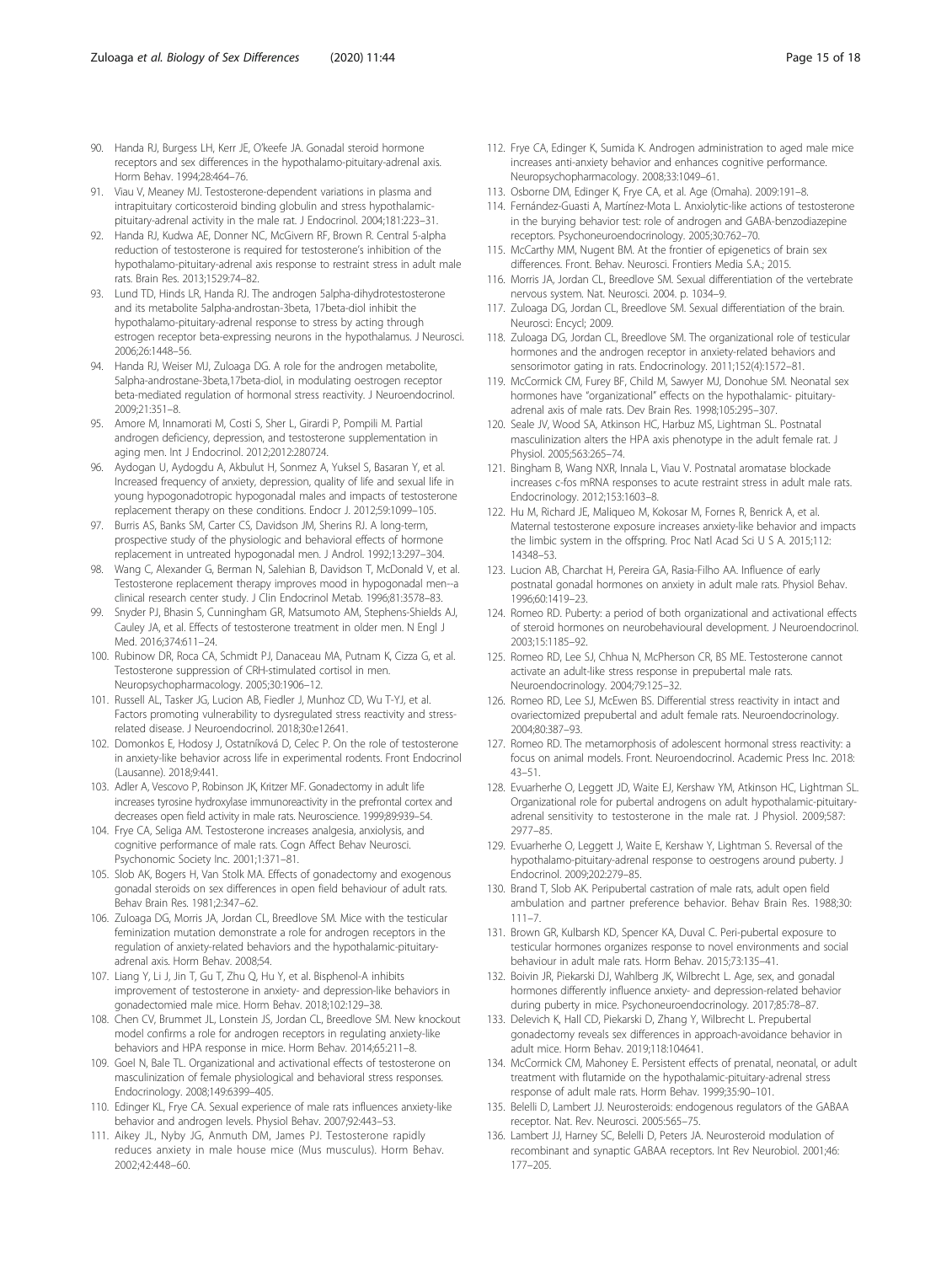- <span id="page-15-0"></span>137. Zuloaga DG, Puts DA, Jordan CL, Breedlove SM. The role of androgen receptors in the masculinization of brain and behavior: what we've learned from the testicular feminization mutation. Horm Behav. 2008;53:613–26.
- 138. Zuloaga DG, Poort JE, Jordan CL, Breedlove SM. Male rats with the testicular feminization mutation of the androgen receptor display elevated anxietyrelated behavior and corticosterone response to mild stress. Horm Behav. 2011;60:380–8.
- 139. Roselli CE, Salisbury RL, Resko JA. Genetic evidence for androgen-dependent and independent control of aromatase activity in the rat brain. Endocrinology. 1987;121:2205–10.
- 140. Hamson DK, Jones BA, Csupity AS, Ali FM, Watson NV. Androgen insensitive male rats display increased anxiety-like behavior on the elevated plus maze. Behav Brain Res. 2014;259:158–63.
- 141. Hung Y-Y, Huang Y-L, Chang C, Kang H-Y. Deficiency in androgen receptor aggravates the depressive-like behaviors in chronic mild stress model of depression. Cells. 2019;8:1021.
- 142. Cherrier MM, Aubin S, Higano CS. Cognitive and mood changes in men undergoing intermittent combined androgen blockade for non-metastatic prostate cancer. Psychooncology. 2009;18:237–47.
- 143. Lee M, Jim HS, Fishman M, Zachariah B, Heysek R, Biagioli M, et al. Depressive symptomatology in men receiving androgen deprivation therapy for prostate cancer: a controlled comparison. Psychooncology. 2015;24:472–7.
- 144. Fliegner M, Krupp K, Brunner F, Rall K, Brucker SY, Briken P, et al. Sexual life and sexual wellness in individuals with complete androgen insensitivity syndrome (CAIS) and Mayer-Rokitansky-Küster-Hauser Syndrome (MRKHS). J Sex Med. 2014;11:729–42.
- 145. Wang S-S, Kamphuis W, Huitinga I, Zhou J-N, Swaab DF. Gene expression analysis in the human hypothalamus in depression by laser microdissection and real-time PCR: the presence of multiple receptor imbalances. Mol Psychiatry. 2008;13:786–99, 741.
- 146. Miyamoto J, Matsumoto T, Shiina H, Inoue K, Takada I, Ito S, et al. The pituitary function of androgen receptor constitutes a glucocorticoid production circuit. Mol Cell Biol. 2007;27:4807–14.
- 147. Mcabee MD, Doncarlos LL. Ontogeny of region-specific sex differences in androgen receptor messenger ribonucleic acid expression in the rat forebrain. Endocrinology. 1998;139:1738–45.
- 148. Lu SF, McKenna SE, Cologer-Clifford A, Nau EA, Simon NG. Androgen receptor in mouse brain: sex differences and similarities in autoregulation. Endocrinology. 1998;139:1594–601.
- 149. Williamson M, Viau V. Androgen receptor expressing neurons that project to the paraventricular nucleus of the hypothalamus in the male rat. J Comp Neurol. 2007;503:717–40.
- 150. Bingham B, Myung C, Innala L, Gray M, Anonuevo A, Viau V. Androgen receptors in the posterior bed nucleus of the stria terminalis increase neuropeptide expression and the stress-induced activation of the paraventricular nucleus of the hypothalamus. Neuropsychopharmacology. 2011;36:1433–43.
- 151. Lebow MA, Chen A. Overshadowed by the amygdala: the bed nucleus of the stria terminalis emerges as key to psychiatric disorders. Mol. Psychiatry. 2016:450–63.
- 152. Bingaman EW, Baeckman LM, Yracheta JM, Handa RJ, Gray TS. Localization of androgen receptor within peptidergic neurons of the rat forebrain. Brain Res Bull. 1994;35:379–82.
- 153. Jiang Z, Rajamanickam S, Justice NJ. CRF signaling between neurons in the paraventricular nucleus of the hypothalamus (PVN) coordinates stress responses. Neurobiol. Stress. 2019;11:100192.
- 154. Jiang Z, Rajamanickam S, Justice NJ. Local corticotropin-releasing factor signaling in the hypothalamic paraventricular nucleus. J Neurosci. 2018;38:1874–90.
- 155. Rosinger ZJ, Jacobskind JS, De Guzman RM, Justice NJ, Zuloaga DG. A sexually dimorphic distribution of corticotropin-releasing factor receptor 1 in the paraventricular hypothalamus. Neuroscience. 2019;409.
- 156. Füzesi T, Daviu N, Wamsteeker Cusulin JI, Bonin RP, Bains JS. Hypothalamic CRH neurons orchestrate complex behaviours after stress. Nat Commun. 2016;7:11937. [cited 2020 Jan 16]. Available from: [http://www.ncbi.nlm.nih.](http://www.ncbi.nlm.nih.gov/pubmed/27306314) [gov/pubmed/27306314](http://www.ncbi.nlm.nih.gov/pubmed/27306314).
- 157. Lund TD, Rovis T, Chung WCJ, Handa RJ. Novel actions of estrogen receptorbeta on anxiety-related behaviors. Endocrinology. 2005;146:797–807.
- 158. Weiser MJ, Handa RJ. Estrogen impairs glucocorticoid dependent negative feedback on the hypothalamic-pituitary-adrenal axis via estrogen receptor alpha within the hypothalamus. Neuroscience. 2009;159:883–95.
- 159. Pooley AE, Benjamin RC, Sreedhar S, Eagle AL, Robison AJ, Mazei-Robison MS, et al. Sex differences in the traumatic stress response: the role of adult gonadal hormones. Biol Sex Differ. 2018;9:32.
- 160. Borrow AP, Handa RJ. Estrogen receptors modulation of anxiety-like behavior. Vitam Horm. 2017:27–52.
- 161. Jacome LF, Gautreaux C, Inagaki T, Mohan G, Alves S, Lubbers LS, et al. Estradiol and ERβ agonists enhance recognition memory, and DPN, an ERβ agonist, alters brain monoamines. Neurobiol Learn Mem. 2010;94: 488–98.
- 162. Walf AA, Frye CA. ERbeta-selective estrogen receptor modulators produce antianxiety behavior when administered systemically to ovariectomized rats. Neuropsychopharmacology. 2005;30:1598–609.
- 163. Byrnes EM, Casey K, Carini LM, Bridges RS. Reproductive experience alters neural and behavioural responses to acute oestrogen receptor α activation. J Neuroendocrinol. 2013;25:1280–9.
- 164. Byrnes EM, Casey K, Bridges RS. Reproductive experience modifies the effects of estrogen receptor alpha activity on anxiety-like behavior and corticotropin releasing hormone mRNA expression. Horm Behav. 2012;61: 44–9.
- 165. Krezel W, Dupont S, Krust A, Chambon P, Chapman PF. Increased anxiety and synaptic plasticity in estrogen receptor beta-deficient mice. Proc Natl Acad Sci U S A. 2001;98:12278–82.
- 166. Imwalle DB, Scordalakes EM, Rissman EF. Estrogen receptor α influences socially motivated behaviors. Horm Behav. Academic Press Inc. 2002;42:484– 91.
- 167. Comings DE, Muhleman D, Johnson P, MacMurray JP. Potential role of the estrogen receptor gene (ESR1) in anxiety. Mol Psychiatry. 1999;4:374–7.
- 168. Ryan J, Scali J, Carrière I, Peres K, Rouaud O, Scarabin P-Y, et al. Oestrogen receptor polymorphisms and late-life depression. Br J Psychiatry. 2011;199: 126–31.
- 169. Ryan J, Ancelin M-L. Polymorphisms of estrogen receptors and risk of depression: therapeutic implications. Drugs. 2012;72:1725–38.
- 170. Laflamme N, Nappi RE, Drolet G, Labrie C, Rivest S. Expression and neuropeptidergic characterization of estrogen receptors (ERα and ERβ) throughout the rat brain: anatomical evidence of distinct roles of each subtype. J Neurobiol. 1998;36:357–78.
- 171. Oyola MG, Thompson MK, Handa AZ, Handa RJ. Distribution and chemical composition of estrogen receptor β neurons in the paraventricular nucleus of the female and male mouse hypothalamus. J Comp Neurol. 2017;525: 3666–82.
- 172. Mitra SW, Hoskin E, Yudkovitz J, Pear L, Wilkinson HA, Hayashi S, et al. Immunolocalization of estrogen receptor beta in the mouse brain: comparison with estrogen receptor alpha. Endocrinology. 2003;144:2055–67.
- 173. Shughrue PJ, Lane MV, Merchenthaler I. Comparative distribution of estrogen receptor-α and -β mRNA in the rat central nervous system. J Comp Neurol. 1997;388:507–25.
- 174. Lorsch ZS, Loh Y-HE, Purushothaman I, Walker DM, Parise EM, Salery M, et al. Estrogen receptor α drives pro-resilient transcription in mouse models of depression. Nat Commun. 2018;9:1116.
- 175. Spiteri T, Musatov S, Ogawa S, Ribeiro A, Pfaff DW, Agmo A. The role of the estrogen receptor alpha in the medial amygdala and ventromedial nucleus of the hypothalamus in social recognition, anxiety and aggression. Behav Brain Res. 2010;210:211–20.
- 176. Spiteri T, Ogawa S, Musatov S, Pfaff DW, Agmo A. The role of the estrogen receptor α in the medial preoptic area in sexual incentive motivation, proceptivity and receptivity, anxiety, and wheel running in female rats. Behav Brain Res. 2012;230:11–20.
- 177. Kuiper GGJM, Carlsson B, Grandien K, Enmark E, Häggblad J, Nilsson S, et al. Comparison of the ligand binding specificity and transcript tissue distribution of estrogen receptors and α and β. Endocrinology. 1997;138:863–70.
- 178. Guerini V, Sau D, Scaccianoce E, Rusmini P, Ciana P, Maggi A, et al. The androgen derivative 5α-androstane-3β,17β-diol inhibits prostate cancer cell migration through activation of the estrogen receptor β subtype. Cancer Res. 2005;65:5445–53.
- 179. Oyola MG, Portillo W, Reyna A, Foradori CD, Kudwa A, Hinds L, et al. Anxiolytic effects and neuroanatomical targets of estrogen receptor-β (ERβ) activation by a selective ERβ agonist in female mice. Endocrinology. 2012; 153:837–46.
- 180. Lund TD, Munson DJ, Haldy ME, Handa RJ. Dihydrotestosterone may inhibit hypothalamo-pituitary-adrenal activity by acting through estrogen receptor in the male mouse. Neurosci Lett. 2004;365:43–7.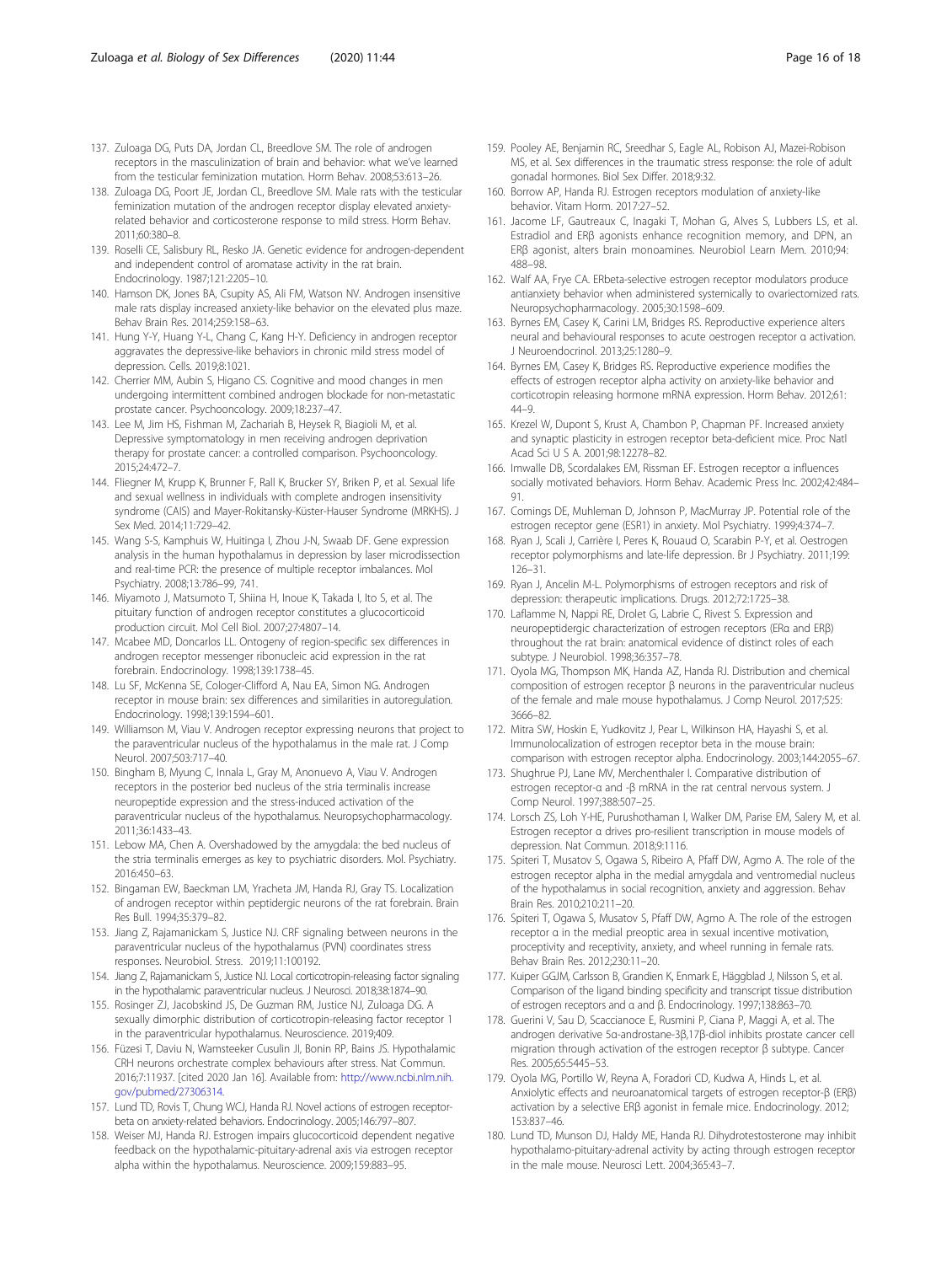- <span id="page-16-0"></span>181. Handa RJ, Pak TR, Kudwa AE, Lund TD, Hinds L. An alternate pathway for androgen regulation of brain function: activation of estrogen receptor beta by the metabolite of dihydrotestosterone, 5alpha-androstane-3beta,17betadiol. Horm Behav. 2008;53:741–52.
- 182. Frye CA, Koonce CJ, Edinger KL, Osborne DM, Walf AA. Androgens with activity at estrogen receptor beta have anxiolytic and cognitive-enhancing effects in male rats and mice. Horm Behav. 2008;54:726–34.
- 183. Georgiou P, Zanos P, Jenne CE, Gould TD. Sex-specific involvement of estrogen receptors in behavioral responses to stress and psychomotor activation. Front psychiatry. 2019;10:81.
- 184. Keyes K, Agnew-Blais J, Roberts AL, Hamilton A, De Vivo I, Ranu H, et al. The role of allelic variation in estrogen receptor genes and major depression in the Nurses Health Study. Soc Psychiatry Psychiatr Epidemiol. 2015;50:1893– 904.
- 185. Suzuki S, Handa RJ. Estrogen receptor-β, but not estrogen receptor-α, is expressed in prolactin neurons of the female rat paraventricular and supraoptic nuclei: comparison with other neuropeptides. J Comp Neurol. 2005;484:28–42.
- 186. Zuloaga DG, Zuloaga KL, Hinds LR, Carbone DL, Handa RJ. Estrogen receptor β expression in the mouse forebrain: age and sex differences. J Comp Neurol. 2014;522.
- 187. Foidart A, Harada N, Balthazart J. Aromatase-immunoreactive cells are present in mouse brain areas that are known to express high levels of aromatase activity. Cell Tissue Res. 1995;280:561–74.
- 188. Hrabovszky E, Kalló I, Steinhauser A, Merchenthaler I, Coen CW, Petersen SL, et al. Estrogen receptor-beta in oxytocin and vasopressin neurons of the rat and human hypothalamus: immunocytochemical and in situ hybridization studies. J Comp Neurol. 2004;473:315–33.
- 189. Kanaya M, Higo S, Ozawa H. Neurochemical characterization of neurons expressing estrogen receptor β in the hypothalamic nuclei of rats using in situ hybridization and immunofluorescence. Int J Mol Sci. 2019;21:115.
- 190. Nishitani N, Nagayasu K, Asaoka N, Yamashiro M, Andoh C, Nagai Y, et al. Manipulation of dorsal raphe serotonergic neurons modulates active coping to inescapable stress and anxiety-related behaviors in mice and rats. Neuropsychopharmacology. 2019;44:721–32.
- 191. Donner N, Handa RJ. Estrogen receptor beta regulates the expression of tryptophan-hydroxylase 2 mRNA within serotonergic neurons of the rat dorsal raphe nuclei. Neuroscience. 2009;163:705–18.
- 192. Gundlah C, Lu NZ, Mirkes SJ, Bethea CL. Estrogen receptor beta (ERβ) mRNA and protein in serotonin neurons of macaques. Mol Brain Res. 2001;91:14–22.
- 193. Suzuki H, Barros RPA, Sugiyama N, Krishnan V, Yaden BC, Kim H-J, et al. Involvement of estrogen receptor β in maintenance of serotonergic neurons of the dorsal raphe. Mol Psychiatry. 2013;18:674–80.
- 194. Long JB, Youngblood WW, Kizer JS. Effects of castration and adrenalectomy on in vitro rates of tryptophan hydroxylation and levels of serotonin in microdissected brain nuclei of adult male rats. Brain Res. 1983;277:289–97.
- 195. Bethea CL, Coleman K, Phu K, Reddy AP, Phu A. Relationships between androgens, serotonin gene expression and innervation in male macaques. Neuroscience. 2014;274:341–56.
- 196. Campos GV, de Noronha SR, de Souza AA, Lima PM, Abreu AR, Chianca-Jr D, et al. Estrogen receptor β activation within dorsal raphe nucleus reverses anxiety-like behavior induced by food restriction in female rats. Behav Brain Res. Elsevier B.V. 2019;357–358:57–64.
- 197. Mangelsdorf DJ, Thummel C, Beato M, Herrlich P, Schütz G, Umesono K, et al. The nuclear receptor superfamily: the second decade. Cell. 1995;83:835–9.
- 198. Bennett NC, Gardiner RA, Hooper JD, Johnson DW, Gobe GC. Molecular cell biology of androgen receptor signalling. Int. J. Biochem. Cell Biol. 2010; p. 813–27.
- 199. Paech K, Webb P, Kuiper GGJM, Nilsson S, Gustafsson JÅ, Kushner PJ, et al. Differential ligand activation of estrogen receptors ERα and ERβ at AP1 sites. Science. 1997;277:1508–10.
- 200. Foradori CD, Weiser MJ, Handa RJ. Non-genomic actions of androgens. Front. Neuroendocrinol. 2008;29:169–81.
- 201. Vasudevan N, Pfaff DW. Non-genomic actions of estrogens and their interaction with genomic actions in the brain. Front. Neuroendocrinol. 2008; 29:238–57.
- 202. Nemeroff CB. The role of GABA in the pathophysiology and treatment of anxiety disorders. Psychopharmacol. Bull. 2003. 37 p. 133–46.
- 203. Xu H, Qin S, Carrasco GA, Dai Y, Filardo EJ, Prossnitz ER, et al. Extra-nuclear estrogen receptor GPR30 regulates serotonin function in rat hypothalamus. Neuroscience. 2009;158:1599–607.
- 204. McAllister CE, Creech RD, Kimball PA, Muma NA, Li Q. GPR30 is necessary for estradiol-induced desensitization of 5-HT 1A receptor signaling in the paraventricular nucleus of the rat hypothalamus. Psychoneuroendocrinology. 2012;37:1248–60.
- 205. Deussing JM, Chen A, et al. Physiol. Rev. 2018:2225–86.
- 206. Bale TL, Vale WW. CRF and CRF receptors: role in stress responsivity and other behaviors. Annu Rev Pharmacol Toxicol. 2004;44:525–57.
- 207. Müller MB, Zimmermann S, Sillaber I, Hagemeyer TP, Deussing JM, Timpl P, et al. Limbic corticotropin-releasing hormone receptor 1 mediates anxietyrelated behavior and hormonal adaptation to stress. Nat Neurosci. 2003;6: 1100–7.
- 208. Deak T, Nguyen KT, Ehrlich AL, Watkins LR, Spencer RL, Maier SF, et al. The impact of the nonpeptide corticotropin-releasing hormone antagonist antalarmin on behavioral and endocrine responses to stress. Endocrinology. 1999;140:79–86.
- 209. Timpl P, Spanagel R, Sillaber I, Kresse A, Reul JMHM, Stalla GK, et al. Impaired stress response and reduced anxiety in mice lacking a functional corticotropin-releasing hormone receptor 1. Nat Genet. 1998;19:162–6.
- 210. Britton KT, Lee G, Vale W, Rivier J, Koob GF. Corticotropin releasing factor (CRF) receptor antagonist blocks activating and "anxiogenic" actions of CRF in the rat. Brain Res. 1986;369:303–6.
- 211. Bale TL, Contarino A, Smith GW, Chan R, Gold LH, Sawchenko PE, et al. Mice deficient for corticotropin-releasing hormone receptor-2 display anxiety-like behaviour and are hypersensitive to stress. Nat Genet. 2000;24:410–4.
- 212. Kishimoto T, Radulovic J, Radulovic M, Lin CR, Schrick C, Hooshmand F, et al. Deletion of crhr2 reveals an anxiolytic role for corticotropin-releasing hormone receptor-2. Nat Genet. 2000;24:415–9.
- 213. Catalano RD, Kyriakou T, Chen J, Easton A, Hillhouse EW. Regulation of corticotropin-releasing hormone type 2 receptors by multiple promoters and alternative splicing: identification of multiple splice variants. Mol Endocrinol. 2003;17:395–410.
- 214. Bao AM, Fischer DF, Wu YH, Hol EM, Balesar R, Unmehopa UA, et al. A direct androgenic involvement in the expression of human corticotropin-releasing hormone. Mol Psychiatry. 2006;11:567–76.
- 215. Chen X-N, Zhu H, Meng Q-Y, Zhou J-N. Estrogen receptor-alpha and -beta regulate the human corticotropin-releasing hormone gene through similar pathways. Brain Res. 2008;1223:1–10.
- 216. Rosinger ZJ, Jacobskind JS, Bulanchuk N, Malone M, Fico D, Justice NJ, et al. Characterization and gonadal hormone regulation of a sexually dimorphic corticotropin-releasing factor receptor 1 cell group. J Comp Neurol. 2019;527.
- 217. Van Pett K, Viau V, Bittencourt JC, Chan RKW, Li HY, Arias C, et al. Distribution of mRNAs encoding CRF receptors in brain and pituitary of rat and mouse. J Comp Neurol. 2000;428:191–212.
- 218. Bingaman EW, Magnuson DJ, Gray TS, Handa RJ. Androgen inhibits the increases in hypothalamic corticotropin-releasing hormone (CRH) and CRHimmunoreactivity following gonadectomy. Neuroendocrinology. 1994;59: 228–34.
- 219. Viau V, Soriano L, Dallman MF. Androgens alter corticotropin releasing hormone and arginine vasopressin mRNA within forebrain sites known to regulate activity in the hypothalamic-pituitary-adrenal axis. J Neuroendocrinol. 2001;13:442–52.
- 220. Uchida K, Otsuka H, Morishita M, Tsukahara S, Sato T, Sakimura K, et al. Female-biased sexual dimorphism of corticotropin-releasing factor neurons in the bed nucleus of the stria terminalis. Biol Sex Differ. 2019;10:6.
- 221. Funabashi T, Kawaguchi M, Furuta M, Fukushima A, Kimura F. Exposure to bisphenol A during gestation and lactation causes loss of sex difference in corticotropin-releasing hormone-immunoreactive neurons in the bed nucleus of the stria terminalis of rats. Psychoneuroendocrinology. 2004;29:475–85.
- 222. Seale JV, Wood SA, Atkinson HC, Lightman SL, Harbuz MS. Organizational role for testosterone and estrogen on adult hypothalamic-pituitary-adrenal axis activity in the male rat. Endocrinology. 2005;146:1973–82.
- 223. Fukushima A, Furuta M, Kimura F, Akema T, Funabashi T. Testosterone exposure during the critical period decreases corticotropin-releasing hormone-immunoreactive neurons in the bed nucleus of the stria terminalis of female rats. Neurosci Lett. 2013;534:64–8.
- 224. Weathington JM, Hamki A, Cooke BM. Sex- and region-specific pubertal maturation of the corticotropin-releasing factor receptor system in the rat. J Comp Neurol. 2014;522:1284–98.
- 225. Lim MM, Nair HP, Young LJ. Species and sex differences in brain distribution of corticotropin-releasing factor receptor subtypes 1 and 2 in monogamous and promiscuous vole species. J Comp Neurol. 2005;487:75–92.